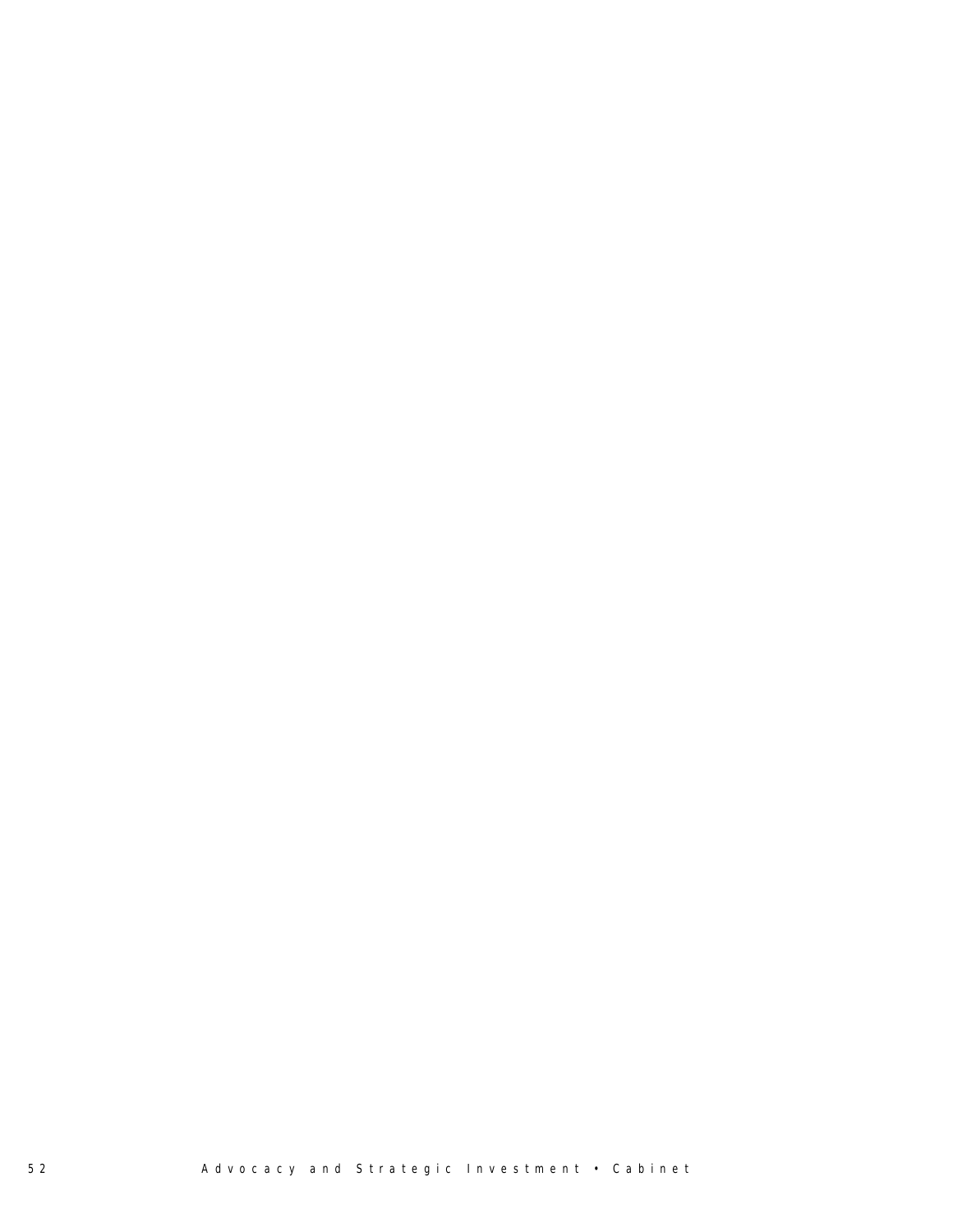## Advocacy and Strategic Investment

### *Marie St. Fleur, Chief of Advocacy and Strategic Investment*

### *Cabinet Mission*

The Advocacy and Strategic Investment cabinet ensures that the city's efforts to strengthen education, foster job creation, enact legislative reform, and serve Boston's diverse communities are supported by local, state, and federal partners. The cabinet helps to create opportunity for residents by coordinating the delivery of investments, programs, resources, and services from these partners.To further its mission, the ASI cabinet oversees the Mayor's Circle of Promise initiative. The Circle of Promise is a place based and school based strategy that focuses on high student achievement as a means toward creating sustainable wealth and opportunity within the community. By utilizing the Boston Public Schools (BPS) Academic Achievement Framework (AAF) as means to assess students' needs, the Circle of Promise initiative leverages public and private resources and partnerships to conduct targeted intervention and non-academic service delivery.

| <b>Operating Budget</b>            | Program Name                 | Total Actual '11 | Total Actual '12 | Total Approp '13 | <b>Total Budget '14</b> |
|------------------------------------|------------------------------|------------------|------------------|------------------|-------------------------|
|                                    | Boston Residents Jobs Policy | 440.458          | 472,440          | 480.635          | 551,143                 |
|                                    | Intergovernmental Relations  | 1.071.491        | 1.161.313        | 1,204,265        | 1,254,288               |
|                                    | Office of New Bostonians     | 318.567          | 326,909          | 346.841          | 354,341                 |
|                                    | Small & Local Business       | 617.712          | 612.671          | 620.774          | 630,268                 |
|                                    | Total                        | 2,448,228        | 2,573,333        | 2,652,515        | 2,790,040               |
| <b>External Funds Expenditures</b> |                              | Total Actual '11 | Total Actual '12 | Total Approp '13 | <b>Total Budget '14</b> |
|                                    | Office of New Bostonians     | 1,363            | 196,305          | 199.880          | 266,000                 |
|                                    | Total                        | 1,363            | 196,305          | 199.880          | 266,000                 |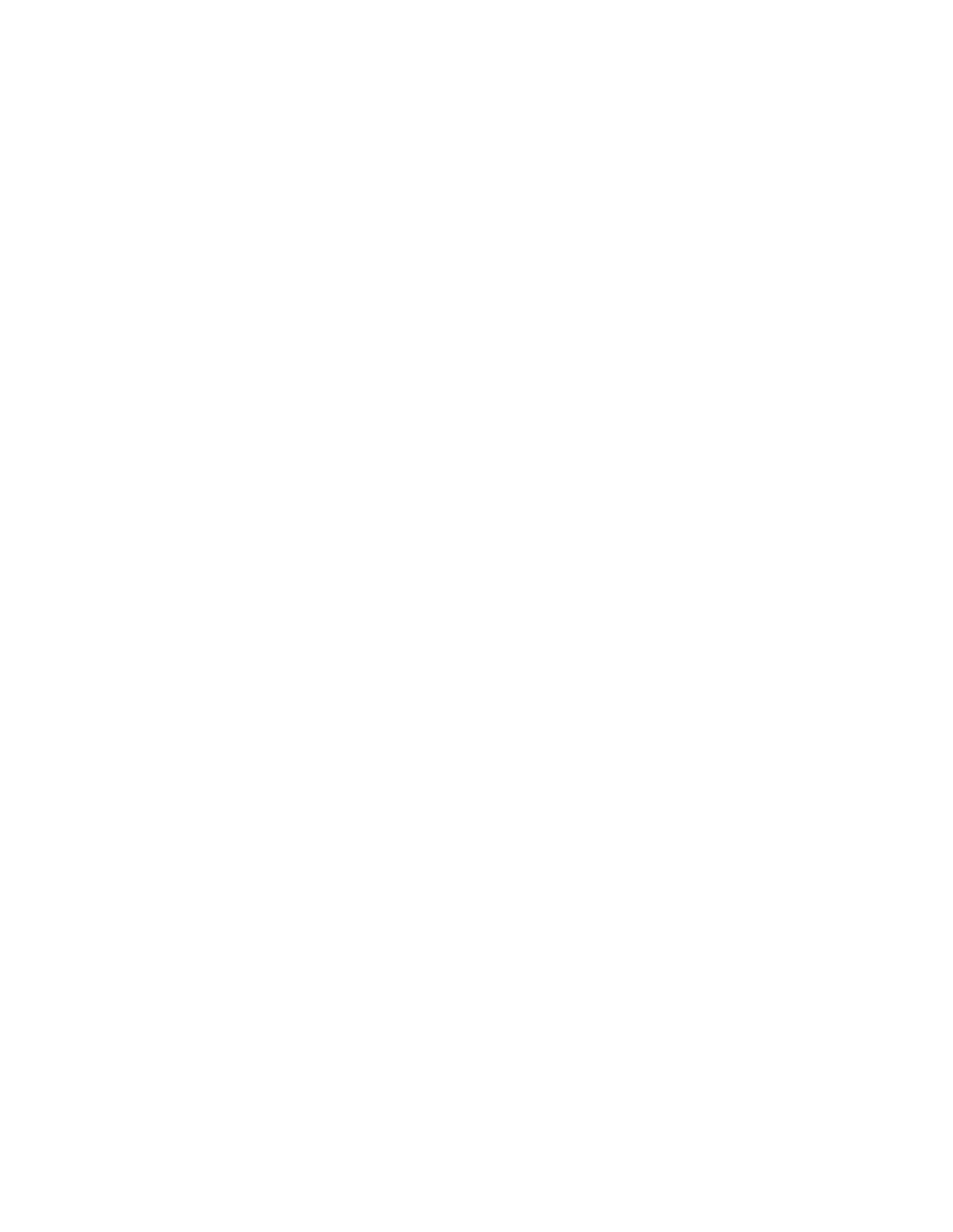## Boston Residents Jobs Policy Operating Budget

### *Brooke Woodson, Director Appropriation: 157*

## *Department Mission*

The mission of the Office of Boston Residents Jobs Policy (BRJP) is to increase construction employment opportunities for Boston's residents, minorities and women. The Boston Residents Jobs Ordinance sets goals on construction-related projects funded by or approved by the City. These goals aim to have 50% of the work hours performed by Boston residents, 25% by minorities, and 10% by women on a trade-by-trade basis.

### *FY14 Performance Strategies*

- To conduct periodic reviews of all covered projects reviewing statistical performance and Best Efforts to increase BRJP participation.
- To monitor construction contracts, both public and Developmental Impact Projects (DIPs), for compliance with the BRJ Ordinance.
- To report to the Boston Employment Commission (BEC).

| <b>Operating Budget</b> | Program Name              | Total Actual '11 | Total Actual '12 | Total Approp '13 | <b>Total Budget '14</b> |
|-------------------------|---------------------------|------------------|------------------|------------------|-------------------------|
|                         | <b>BEC/Residents Jobs</b> | 440.458          | 472,440          | 480.635          | 551,143                 |
|                         | <b>Total</b>              | 440,458          | 472,440          | 480,635          | 551,143                 |
|                         |                           |                  |                  |                  |                         |
| <b>Operating Budget</b> |                           | Actual '11       | Actual '12       | Approp '13       | <b>Budget '14</b>       |
|                         |                           |                  |                  |                  |                         |
|                         | Personnel Services        | 439.921          | 470.689          | 474.381          | 544,889                 |
|                         | Non Personnel             | 537              | 1.751            | 6.254            | 6,254                   |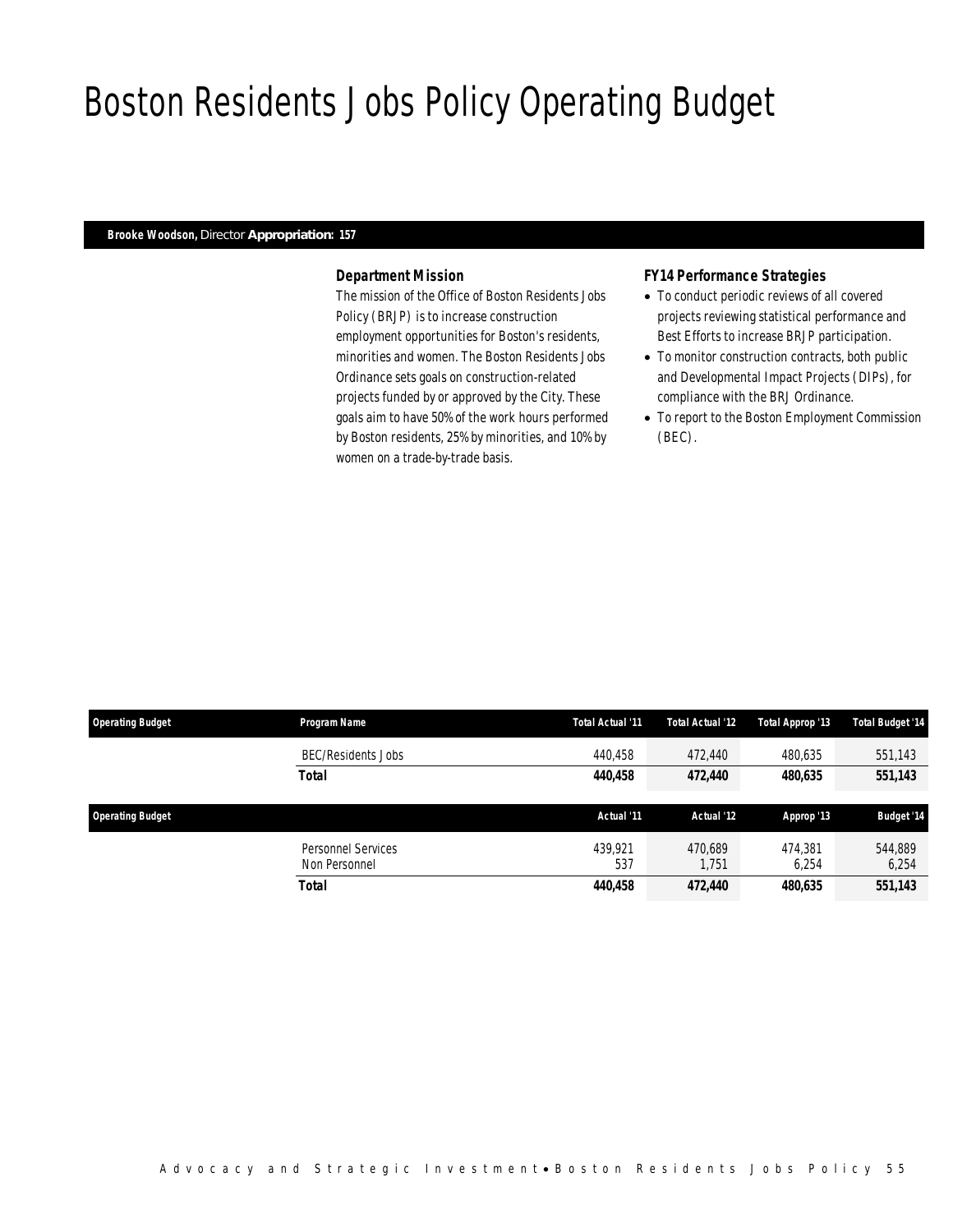# Boston Residents Jobs Policy Operating Budget



#### *Description of Services*

The Office of Boston Residents Jobs Policy (BRJP) monitors public and Development Impact Projects for BRJP participation, conducts preconstruction conferences, site visits, and quarterly reviews, reviews projects before the Boston Employment Commission (BEC), and advises the BEC staff of compliance issues for Director's meetings, subcommittee meetings and close out analyses. The Office monitors federally-assisted projects for compliance with federal labor standards and prevailing wages. The Office also targets low performing contractors and conducts corrective action meetings, prepares briefings, and tracks subsequent performance for improvements. The Jobs Bank assists Boston residents, minorities and women who are seeking construction employment and contractors who are seeking to employ Boston residents, minorities and women on monitored projects.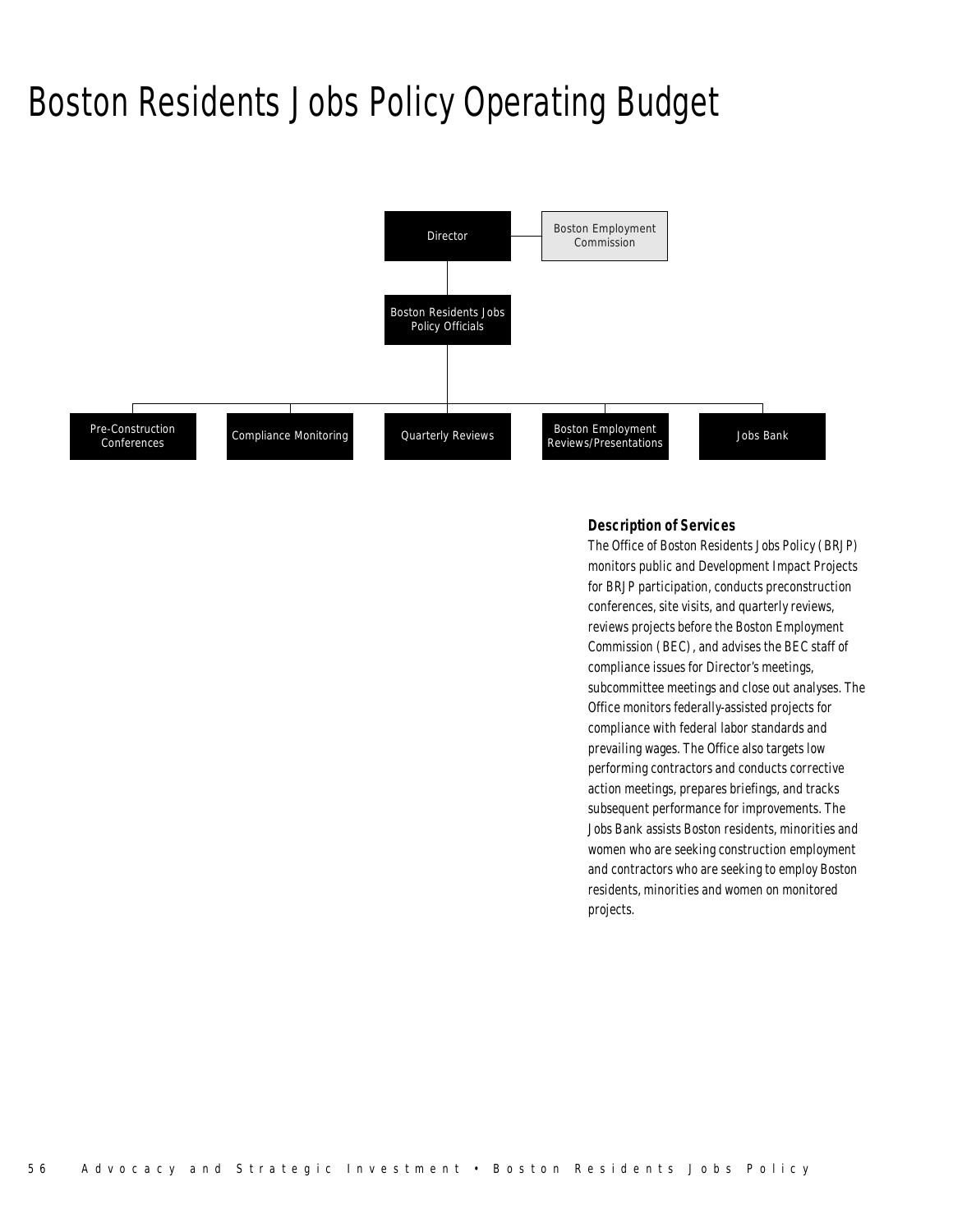# Department History

| <b>Personnel Services</b>       |                                                                 | FY11 Expenditure              | FY12 Expenditure         | FY13 Appropriation  | FY14 Adopted                 | Inc/Dec 13 vs 14                 |
|---------------------------------|-----------------------------------------------------------------|-------------------------------|--------------------------|---------------------|------------------------------|----------------------------------|
|                                 | 51000 Permanent Employees                                       | 439,921                       | 470,689                  | 474,381             | 544,889                      | 70,508                           |
|                                 | 51100 Emergency Employees                                       | 0                             | 0                        | $\mathbf 0$         | 0                            | $\mathbf 0$                      |
|                                 | 51200 Overtime                                                  | $\mathbf 0$                   | 0                        | $\mathbf 0$         | $\mathbf 0$                  | $\mathbf{0}$                     |
|                                 | 51600 Unemployment Compensation<br>51700 Workers' Compensation  | $\mathbf 0$<br>$\overline{0}$ | $\mathbf{0}$<br>$\theta$ | 0<br>$\overline{0}$ | $\mathbf{0}$<br>$\mathbf{0}$ | $\overline{0}$<br>$\overline{0}$ |
|                                 | <b>Total Personnel Services</b>                                 | 439,921                       | 470,689                  | 474,381             | 544,889                      | 70,508                           |
| <b>Contractual Services</b>     |                                                                 | FY11 Expenditure              | FY12 Expenditure         | FY13 Appropriation  | FY14 Adopted                 | Inc/Dec 13 vs 14                 |
|                                 | 52100 Communications                                            | $\boldsymbol{0}$              | $\boldsymbol{0}$         | 1,000               | 1,000                        | $\mathbf 0$                      |
|                                 | 52200 Utilities                                                 | $\overline{0}$                | 0                        | 0                   | $\mathbf{0}$                 | $\mathbf 0$                      |
|                                 | 52400 Snow Removal                                              | $\overline{0}$                | 0                        | $\overline{0}$      | $\mathbf{0}$                 | $\overline{0}$                   |
|                                 | 52500 Garbage/Waste Removal                                     | 0                             | 0                        | 0                   | $\mathbf{0}$                 | $\mathbf{0}$                     |
|                                 | 52600 Repairs Buildings & Structures                            | 0                             | 0                        | 0                   | $\mathbf{0}$                 | $\mathbf 0$                      |
|                                 | 52700 Repairs & Service of Equipment                            | 0                             | $\mathbf 0$              | $\overline{0}$      | $\mathbf{0}$                 | $\overline{0}$                   |
|                                 | 52800 Transportation of Persons                                 | $\overline{0}$                | 517                      | 2,754               | 2,754                        | $\mathbf{0}$                     |
|                                 | 52900 Contracted Services<br><b>Total Contractual Services</b>  | 94<br>94                      | 190<br>707               | 1,000<br>4,754      | 1,000<br>4,754               | $\mathbf 0$<br>0                 |
|                                 |                                                                 |                               |                          |                     |                              |                                  |
| <b>Supplies &amp; Materials</b> |                                                                 | FY11 Expenditure              | FY12 Expenditure         | FY13 Appropriation  | FY14 Adopted                 | Inc/Dec 13 vs 14                 |
|                                 | 53000 Auto Energy Supplies                                      | $\boldsymbol{0}$              | $\boldsymbol{0}$         | $\mathbf 0$         | $\boldsymbol{0}$             | $\mathbf{0}$                     |
|                                 | 53200 Food Supplies                                             | $\boldsymbol{0}$              | 0                        | 0                   | $\mathbf{0}$                 | $\mathbf{0}$                     |
|                                 | 53400 Custodial Supplies                                        | 0                             | 0                        | 0                   | $\mathbf{0}$                 | $\overline{0}$                   |
|                                 | 53500 Med, Dental, & Hosp Supply                                | $\boldsymbol{0}$              | $\mathbf 0$              | $\overline{0}$      | $\mathbf{0}$                 | $\mathbf{0}$                     |
|                                 | 53600 Office Supplies and Materials<br>53700 Clothing Allowance | 443<br>$\theta$               | 1,044<br>0               | 1,500<br>$\theta$   | 1,500<br>0                   | $\mathbf 0$<br>$\overline{0}$    |
|                                 | 53800 Educational Supplies & Mat                                | 0                             | $\mathbf{0}$             | 0                   | $\mathbf{0}$                 | $\overline{0}$                   |
|                                 | 53900 Misc Supplies & Materials                                 | $\boldsymbol{0}$              | $\overline{0}$           | 0                   | $\mathbf{0}$                 | $\overline{0}$                   |
|                                 | <b>Total Supplies &amp; Materials</b>                           | 443                           | 1,044                    | 1,500               | 1,500                        | $\mathbf{0}$                     |
| <b>Current Chgs &amp; Oblig</b> |                                                                 | FY11 Expenditure              | FY12 Expenditure         | FY13 Appropriation  | FY14 Adopted                 | Inc/Dec 13 vs 14                 |
|                                 |                                                                 |                               |                          |                     |                              |                                  |
|                                 | 54300 Workers' Comp Medical                                     | $\boldsymbol{0}$              | 0                        | 0                   | $\boldsymbol{0}$             | 0                                |
|                                 | 54400 Legal Liabilities                                         | $\boldsymbol{0}$              | 0                        | $\mathbf 0$         | $\mathbf 0$<br>$\mathbf{0}$  | $\mathbf 0$                      |
|                                 | 54500 Aid To Veterans<br>54600 Current Charges H&I              | 0<br>$\mathbf 0$              | $\mathbf{0}$<br>0        | 0<br>0              | $\mathbf 0$                  | $\overline{0}$<br>$\overline{0}$ |
|                                 | 54700 Indemnification                                           | 0                             | 0                        | 0                   | $\mathbf{0}$                 | $\mathbf 0$                      |
|                                 | 54900 Other Current Charges                                     | $\boldsymbol{0}$              | 0                        | 0                   | $\mathbf 0$                  | $\mathbf{0}$                     |
|                                 | Total Current Chgs & Oblig                                      | $\mathbf{0}$                  | 0                        | 0                   | $\bf{0}$                     | $\mathbf{0}$                     |
| Equipment                       |                                                                 | FY11 Expenditure              | FY12 Expenditure         | FY13 Appropriation  | FY14 Adopted                 | Inc/Dec 13 vs 14                 |
|                                 | 55000 Automotive Equipment                                      | $\overline{0}$                | 0                        | $\mathbf 0$         | $\boldsymbol{0}$             | $\mathbf 0$                      |
|                                 | 55400 Lease/Purchase                                            | $\Omega$                      | $\Omega$                 | $\Omega$            | $\theta$                     | $\overline{0}$                   |
|                                 | 55600 Office Furniture & Equipment                              | $\boldsymbol{0}$              | 0                        | $\boldsymbol{0}$    | $\boldsymbol{0}$             | $\mathbf 0$                      |
|                                 | 55900 Misc Equipment                                            | $\mathbf 0$                   | 0                        | 0                   | $\mathbf 0$                  | $\mathbf 0$                      |
|                                 | <b>Total Equipment</b>                                          | 0                             | 0                        | 0                   | 0                            | 0                                |
| Other                           |                                                                 | FY11 Expenditure              | FY12 Expenditure         | FY13 Appropriation  | FY14 Adopted                 | Inc/Dec 13 vs 14                 |
|                                 | 56200 Special Appropriation                                     | $\boldsymbol{0}$              | 0                        | $\overline{0}$      | 0                            | 0                                |
|                                 | 57200 Structures & Improvements                                 | $\boldsymbol{0}$              | 0                        | $\boldsymbol{0}$    | $\mathbf 0$                  | $\mathbf 0$                      |
|                                 | 58000 Land & Non-Structure                                      | $\mathbf 0$                   | 0                        | 0                   | $\mathbf{0}$                 | $\mathbf 0$                      |
|                                 | <b>Total Other</b>                                              | 0                             | 0                        | 0                   | 0                            | 0                                |
|                                 | <b>Grand Total</b>                                              | 440,458                       | 472,440                  | 480,635             | 551,143                      | 70,508                           |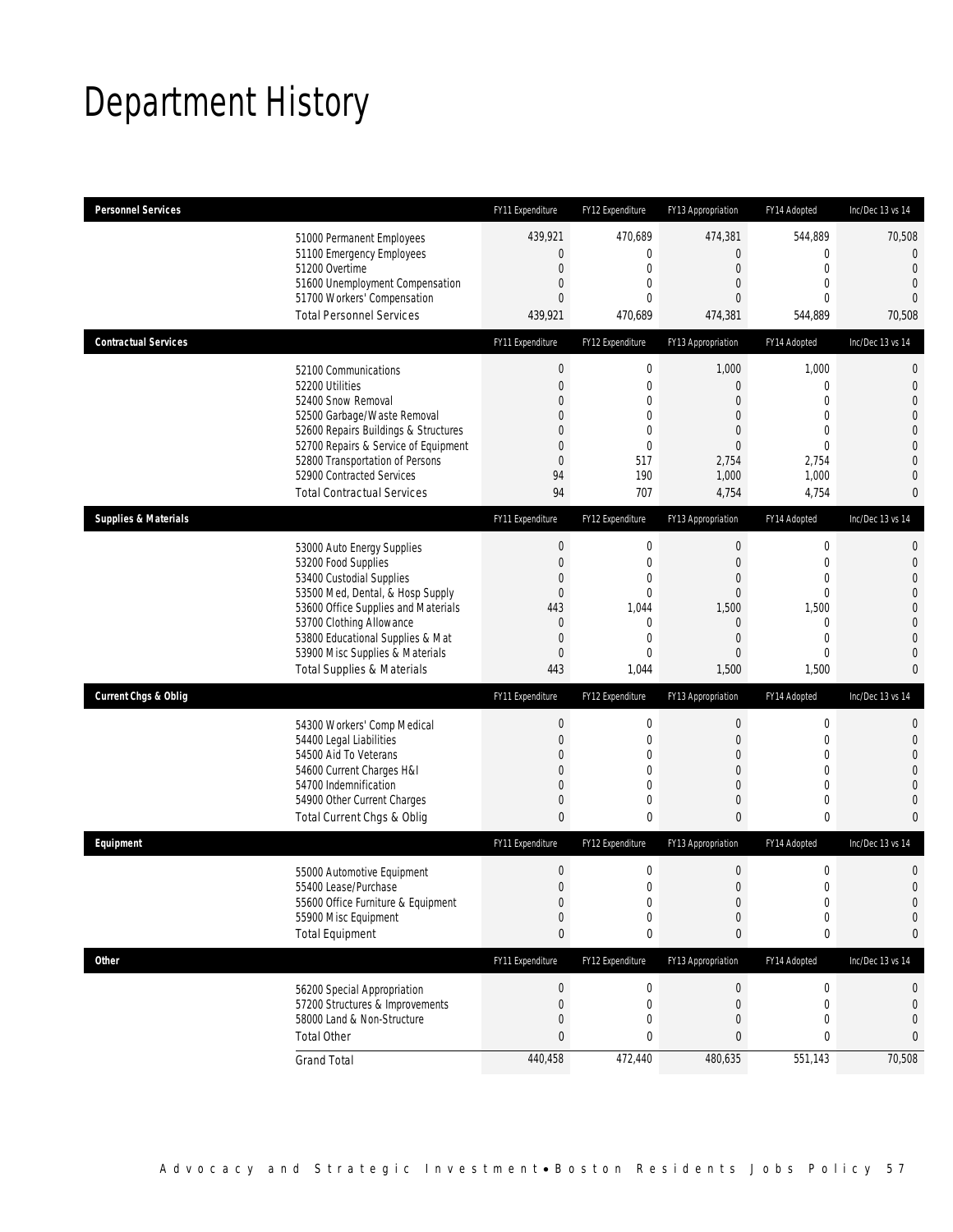# Department Personnel

| Title           | Union<br>Code   | Grade | Position | FY14 Salary | Title                      | Union<br>Code   | Grade | Position | FY14 Salary  |
|-----------------|-----------------|-------|----------|-------------|----------------------------|-----------------|-------|----------|--------------|
| Adm Assistant   | SU4             | 15    | 1.00     | 52,665      | Prin Admin Assistant       | SE <sub>1</sub> | 08    | 1.00     | 90,810       |
|                 |                 |       |          |             |                            |                 |       |          |              |
| Prin Accountant | SU <sub>4</sub> | 16    | 1.00     | 64,469      | Principal Clerk            | SU <sub>4</sub> | 10    | 1.00     | 43,607       |
|                 |                 |       |          |             | Sr Research Analyst (BRJP) | SU4             | 18    | 4.00     | 291,114      |
|                 |                 |       |          |             | <b>Total</b>               |                 |       | 8        | 542,664      |
|                 |                 |       |          |             | <b>Adjustments</b>         |                 |       |          |              |
|                 |                 |       |          |             | Differential Payments      |                 |       |          | $\mathbf{0}$ |
|                 |                 |       |          |             | Other                      |                 |       |          | 2,225        |
|                 |                 |       |          |             | Chargebacks                |                 |       |          | $\mathbf 0$  |
|                 |                 |       |          |             | <b>Salary Savings</b>      |                 |       |          | $\mathbf 0$  |
|                 |                 |       |          |             | <b>FY14 Total Request</b>  |                 |       |          | 544,889      |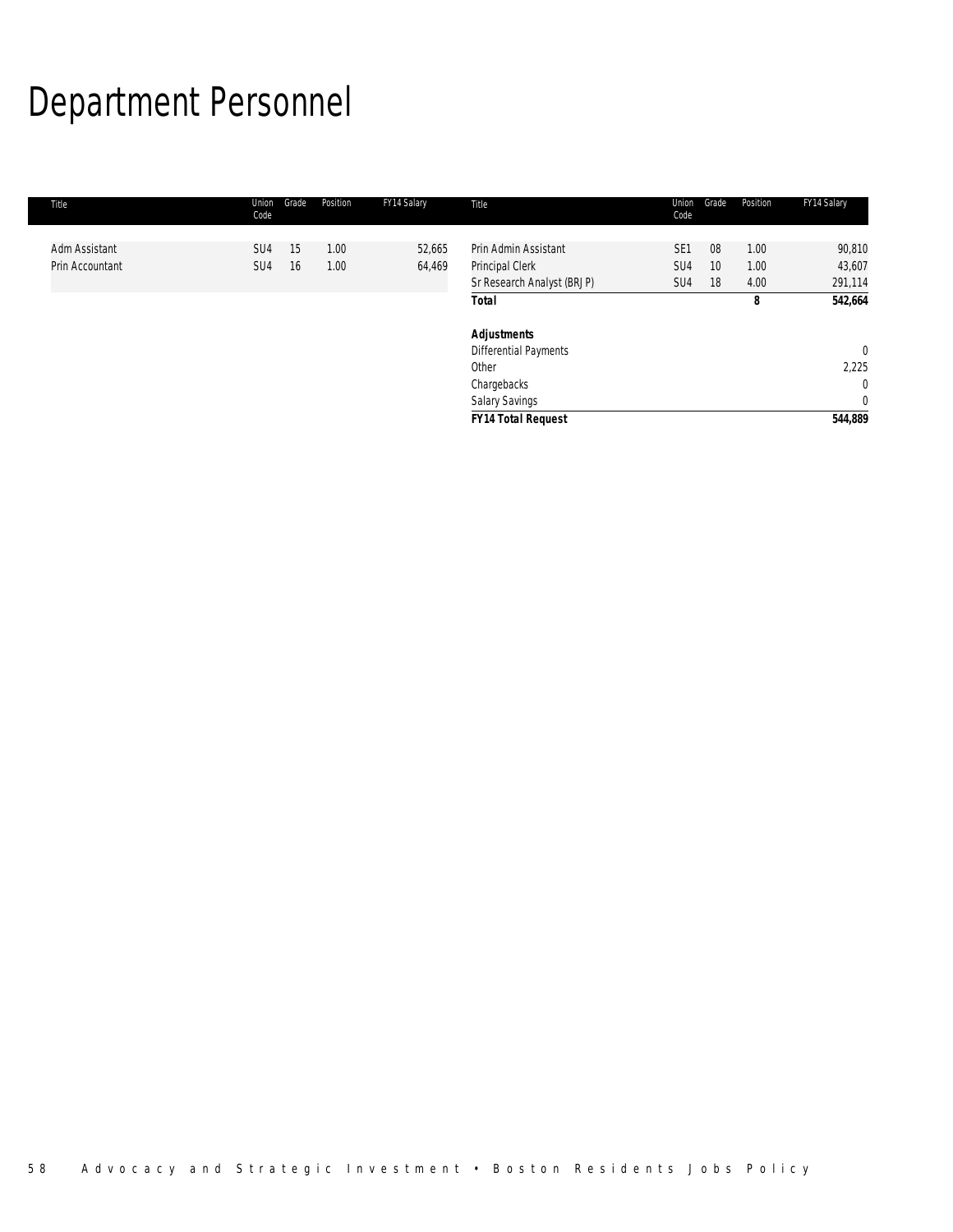## Program 1. BEC/Residents Jobs

### *Ola Fields, Manager Organization: 157100*

### *Program Description*

The mission of the Boston Employment Commission (BEC)/Residents Jobs Program is to increase the employment opportunities for Boston's residents, minorities, and women. The Boston Residents Jobs Ordinance sets goals on construction-related projects funded by or approved by the City. These goals aim to have 50% of the work hours performed by Boston residents, 25% by minorities, and 10% by women on a trade-by-trade basis.

## *Program Strategies*

- To conduct periodic reviews of all covered projects reviewing statistical performance and Best Efforts to increase BRJP participation.
- To monitor construction contracts, both public and Developmental Impact Projects (DIPs), for compliance with the BRJ Ordinance.
- To report to the Boston Employment Commission (BEC).

| <b>Performance Measures</b> |                                                                 | Actual '11 | Actual '12 | Projected '13 | Target '14        |
|-----------------------------|-----------------------------------------------------------------|------------|------------|---------------|-------------------|
|                             | % of work hours performed by Boston residents                   | 38%        | 37%        | 41%           | 50%               |
|                             | % of work hours performed by minorities                         | 39%        | 38%        | 45%           | 50%               |
|                             | % of work hours performed by women                              | 3%         | 6%         | 5%            | 10%               |
|                             | Corrective action meetings held                                 | 51         | 107        | 221           | 120               |
|                             | Periodic reviews conducted                                      | b          | 9          | 17            | 10                |
|                             | Project reviews and presentations for<br>contractors/developers | 40         | 42         | 39            | 50                |
|                             | Site visits conducted                                           | 269        | 294        | 255           | 175               |
| <b>Operating Budget</b>     |                                                                 | Actual '11 | Actual '12 | Approp '13    | <b>Budget '14</b> |
|                             | <b>Personnel Services</b>                                       | 439.921    | 470.689    | 474.381       | 544.889           |
|                             | Non Personnel                                                   | 537        | 1.751      | 6.254         | 6,254             |
|                             | <b>Total</b>                                                    | 440,458    | 472,440    | 480.635       | 551.143           |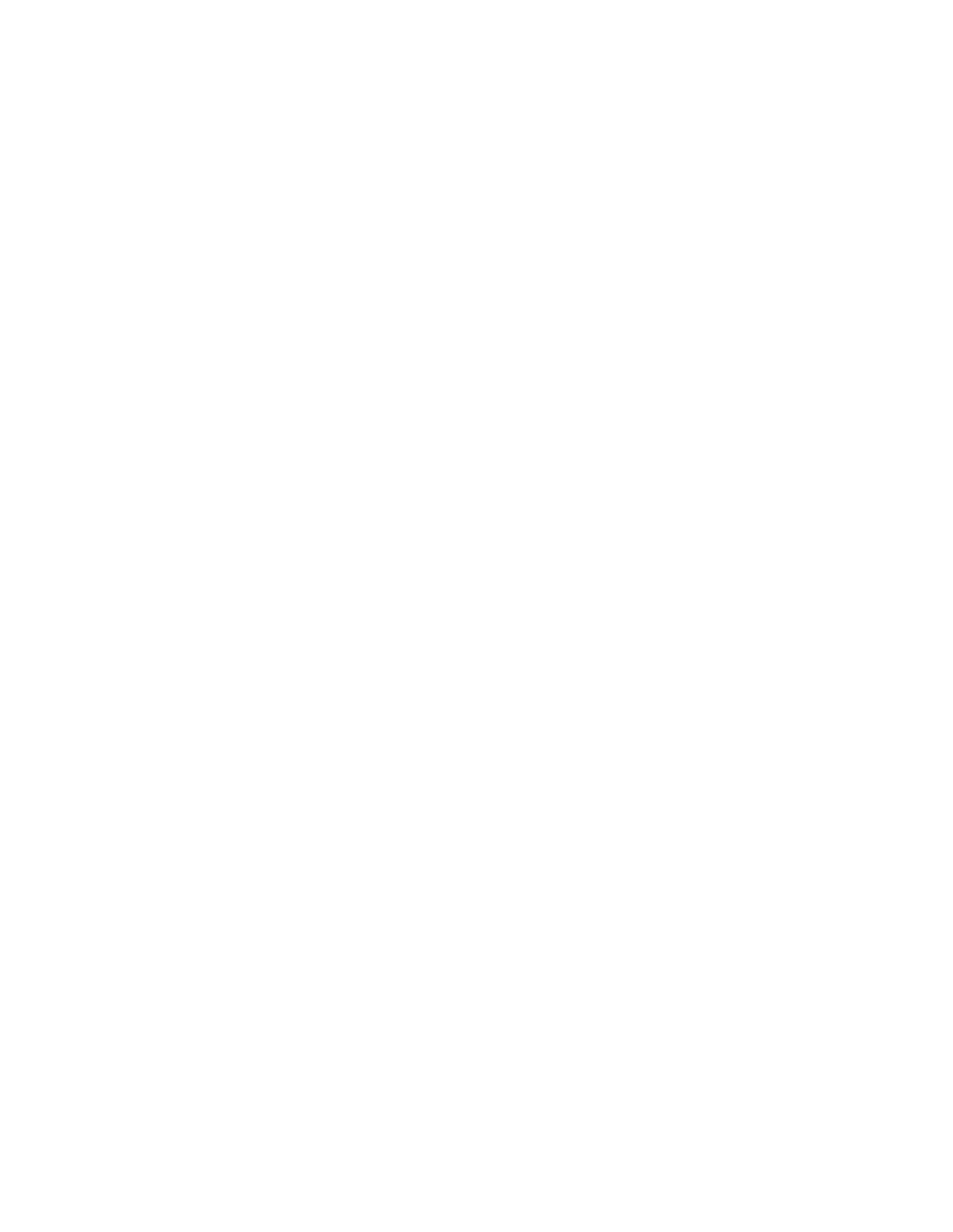# Intergovernmental Relations Operating Budget

#### *Marie St. Fleur, Director Appropriation: 150*

### *Department Mission*

The mission of the Intergovernmental Relations Department is to coordinate the City's relations with the federal, state and other local governments, seeking to foster constructive links between the City and these entities and improved communication among city departments. The department keeps the Mayor informed on intergovernmental issues and assists him in representing the City's interests in these matters.

### *FY14 Performance Strategies*

- To advocate on behalf of the City at the federal, state, and local level on matters of legislation.
- To improve communication to the Mayor, City Council, City departments, and community-based organizations about resource development opportunities.
- To provide grantwriting support to all departments in an effort to submit successful coordinated grant applications.

| <b>Operating Budget</b> | Program Name                               | Total Actual '11    | Total Actual '12    | Total Approp '13    | <b>Total Budget '14</b> |
|-------------------------|--------------------------------------------|---------------------|---------------------|---------------------|-------------------------|
|                         | <b>IGR</b><br><b>Grants Administration</b> | 1.024.714<br>46.777 | 1.099.327<br>61,986 | 1,115,319<br>88.946 | 1,168,492<br>85,796     |
|                         | <b>Total</b>                               | 1,071,491           | 1,161,313           | 1,204,265           | 1,254,288               |
| <b>Operating Budget</b> |                                            | Actual '11          | Actual '12          | Approp '13          | <b>Budget '14</b>       |
|                         | Personnel Services<br>Non Personnel        | 714.154<br>357,337  | 795.994<br>365,319  | 843,550<br>360,715  | 853,744<br>400,544      |
|                         | <b>Total</b>                               | 1,071,491           | 1,161,313           | 1,204,265           | 1,254,288               |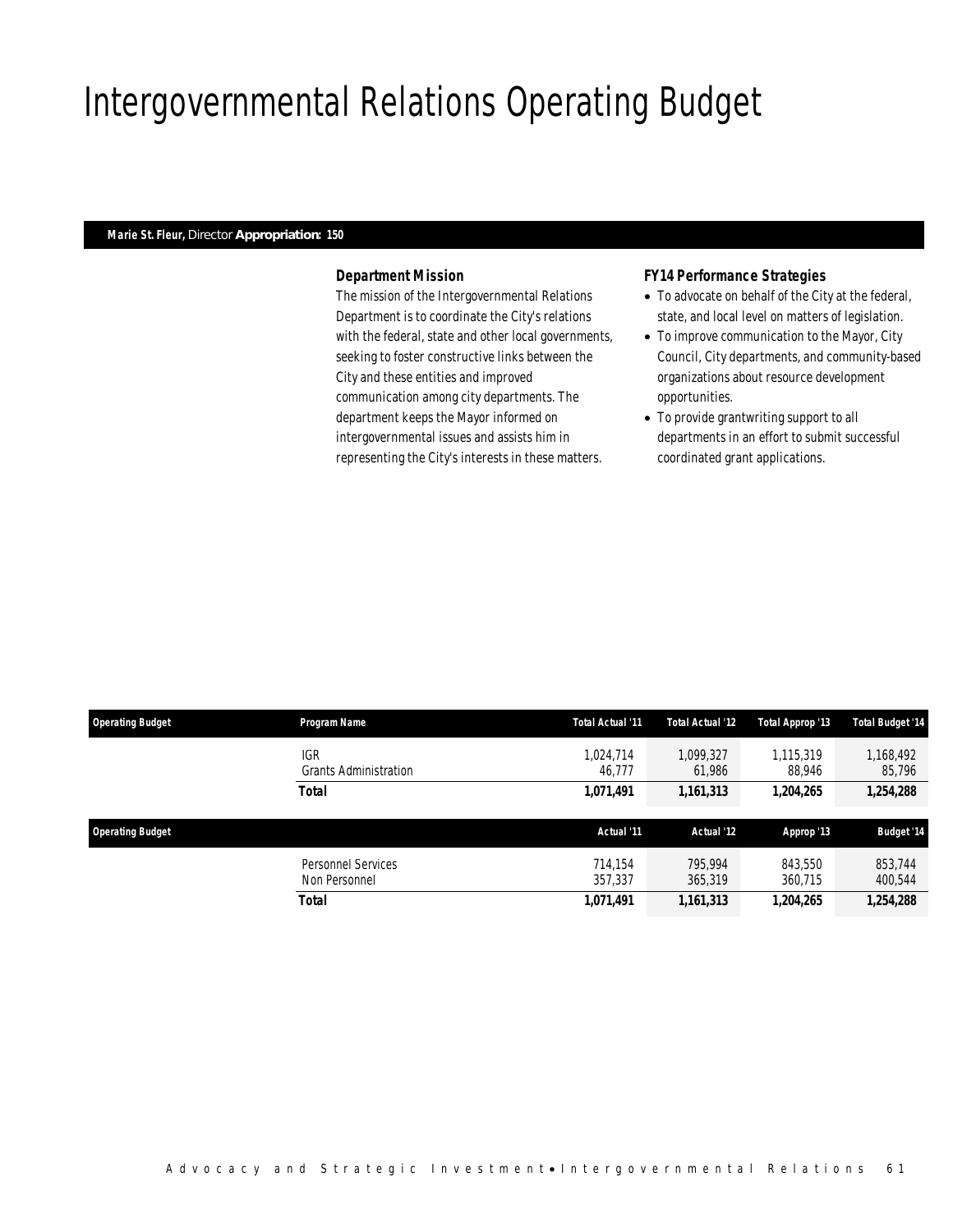# Intergovernmental Relations Operating Budget



### *Description of Services*

The department tracks legislation and policy initiatives that concern the City directly or urban and regional affairs more generally. It arranges for testimony by the Mayor, or on behalf of the Mayor, at legislative hearings of special concern. It maintains liaison with and coordinates the City's participation in national, state, and municipal organizations and further coordinates with all city departments on policy and budget issues. Intergovernmental Relations also coordinates the City's applications for federal and state grants, seeking out public and private grant opportunities and providing technical support to departments preparing grant applications.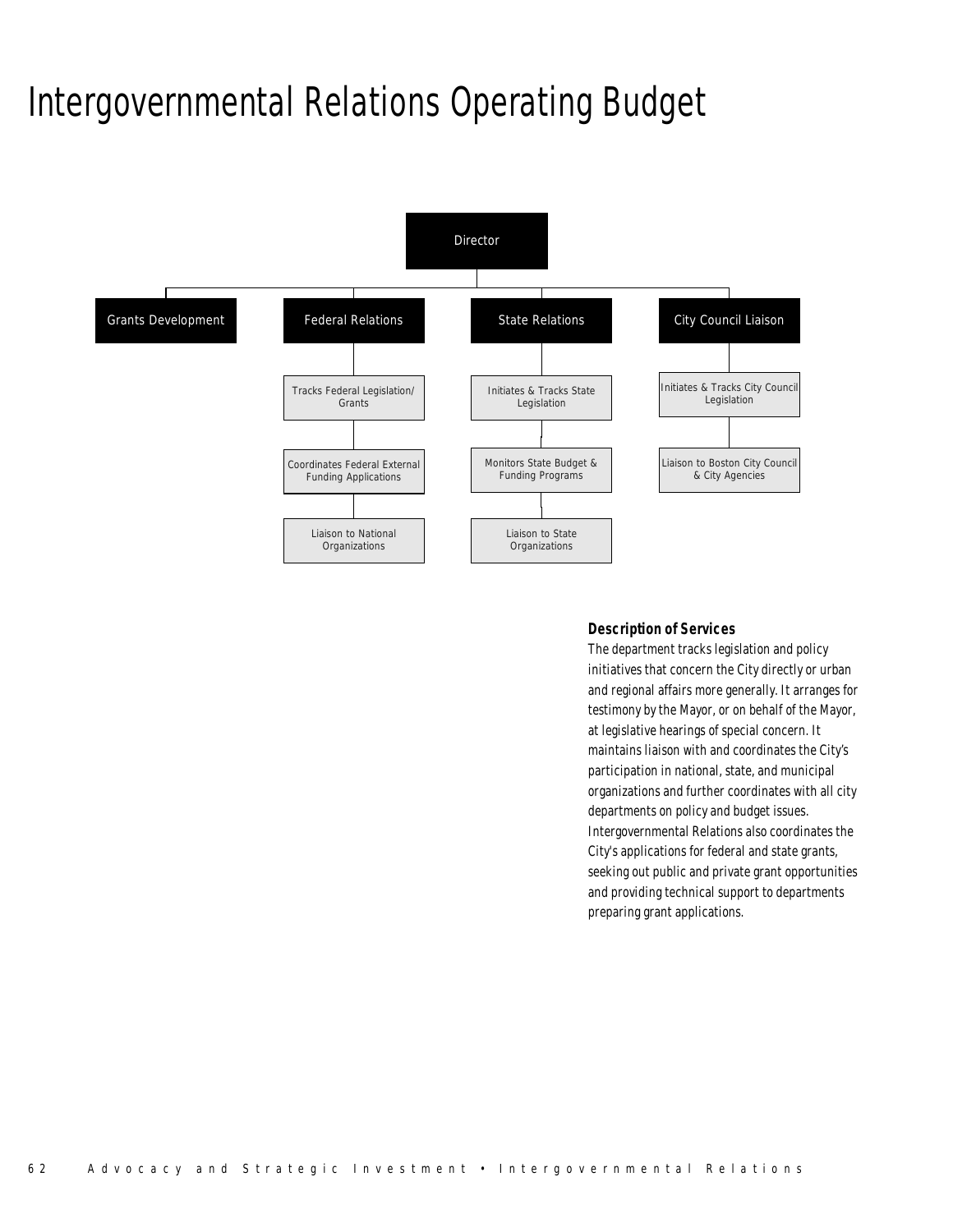# Department History

| <b>Personnel Services</b>       |                                                                                                                                                                                                                                                                                                                                                                                                                                                                                                 | FY11 Expenditure                                                                                                                                                                                                                             | FY12 Expenditure                                                                                                                                                                              | FY13 Appropriation                                                                                                                                                                             | FY14 Adopted                                                                                                                                                                                                                                    | Inc/Dec 13 vs 14                                                                                                                                                                                                                                                              |
|---------------------------------|-------------------------------------------------------------------------------------------------------------------------------------------------------------------------------------------------------------------------------------------------------------------------------------------------------------------------------------------------------------------------------------------------------------------------------------------------------------------------------------------------|----------------------------------------------------------------------------------------------------------------------------------------------------------------------------------------------------------------------------------------------|-----------------------------------------------------------------------------------------------------------------------------------------------------------------------------------------------|------------------------------------------------------------------------------------------------------------------------------------------------------------------------------------------------|-------------------------------------------------------------------------------------------------------------------------------------------------------------------------------------------------------------------------------------------------|-------------------------------------------------------------------------------------------------------------------------------------------------------------------------------------------------------------------------------------------------------------------------------|
|                                 | 51000 Permanent Employees<br>51100 Emergency Employees<br>51200 Overtime<br>51600 Unemployment Compensation<br>51700 Workers' Compensation<br><b>Total Personnel Services</b>                                                                                                                                                                                                                                                                                                                   | 714,154<br>0<br>0<br>$\overline{0}$<br>$\overline{0}$<br>714,154                                                                                                                                                                             | 795,994<br>0<br>$\mathbf{0}$<br>0<br>$\Omega$<br>795,994                                                                                                                                      | 843,550<br>$\mathbf{0}$<br>$\overline{0}$<br>$\mathbf{0}$<br>0<br>843,550                                                                                                                      | 853,744<br>$\mathbf 0$<br>$\mathbf{0}$<br>$\mathbf{0}$<br>$\mathbf{0}$<br>853,744                                                                                                                                                               | 10,194<br>$\overline{0}$<br>$\mathbf{0}$<br>$\overline{0}$<br>$\Omega$<br>10,194                                                                                                                                                                                              |
| <b>Contractual Services</b>     |                                                                                                                                                                                                                                                                                                                                                                                                                                                                                                 | FY11 Expenditure                                                                                                                                                                                                                             | FY12 Expenditure                                                                                                                                                                              | FY13 Appropriation                                                                                                                                                                             | FY14 Adopted                                                                                                                                                                                                                                    | Inc/Dec 13 vs 14                                                                                                                                                                                                                                                              |
|                                 | 52100 Communications<br>52200 Utilities<br>52400 Snow Removal<br>52500 Garbage/Waste Removal<br>52600 Repairs Buildings & Structures<br>52700 Repairs & Service of Equipment<br>52800 Transportation of Persons<br>52900 Contracted Services<br><b>Total Contractual Services</b>                                                                                                                                                                                                               | 11,768<br>0<br>$\overline{0}$<br>$\overline{0}$<br>$\overline{0}$<br>1,916<br>791<br>146,415<br>160,890                                                                                                                                      | 11,090<br>0<br>$\overline{0}$<br>$\mathbf{0}$<br>$\mathbf{0}$<br>1,458<br>3,133<br>147,602<br>163,283                                                                                         | 13,001<br>0<br>0<br>$\overline{0}$<br>$\overline{0}$<br>1,885<br>4,753<br>146,068<br>165,707                                                                                                   | 13,001<br>$\mathbf{0}$<br>$\mathbf{0}$<br>$\mathbf{0}$<br>$\mathbf{0}$<br>1,885<br>4,753<br>164,197<br>183,836                                                                                                                                  | $\mathbf 0$<br>$\mathbf 0$<br>$\overline{0}$<br>$\overline{0}$<br>$\overline{0}$<br>$\overline{0}$<br>$\overline{0}$<br>18,129<br>18,129                                                                                                                                      |
| <b>Supplies &amp; Materials</b> |                                                                                                                                                                                                                                                                                                                                                                                                                                                                                                 | FY11 Expenditure                                                                                                                                                                                                                             | FY12 Expenditure                                                                                                                                                                              | FY13 Appropriation                                                                                                                                                                             | FY14 Adopted                                                                                                                                                                                                                                    | Inc/Dec 13 vs 14                                                                                                                                                                                                                                                              |
| <b>Current Chgs &amp; Oblig</b> | 53000 Auto Energy Supplies<br>53200 Food Supplies<br>53400 Custodial Supplies<br>53500 Med, Dental, & Hosp Supply<br>53600 Office Supplies and Materials<br>53700 Clothing Allowance<br>53800 Educational Supplies & Mat<br>53900 Misc Supplies & Materials<br>Total Supplies & Materials<br>54300 Workers' Comp Medical<br>54400 Legal Liabilities<br>54500 Aid To Veterans<br>54600 Current Charges H&I<br>54700 Indemnification<br>54900 Other Current Charges<br>Total Current Chgs & Oblig | $\boldsymbol{0}$<br>6,251<br>$\mathbf 0$<br>$\boldsymbol{0}$<br>1,998<br>0<br>$\overline{0}$<br>$\overline{0}$<br>8,249<br>FY11 Expenditure<br>$\boldsymbol{0}$<br>$\boldsymbol{0}$<br>0<br>$\overline{0}$<br>$\Omega$<br>187,113<br>187,113 | 0<br>4,997<br>$\mathbf 0$<br>$\mathbf 0$<br>1,418<br>$\mathbf 0$<br>$\mathbf{0}$<br>0<br>6,415<br>FY12 Expenditure<br>0<br>$\mathbf 0$<br>0<br>$\mathbf{0}$<br>$\Omega$<br>186,985<br>186,985 | $\boldsymbol{0}$<br>3,834<br>0<br>$\boldsymbol{0}$<br>1,200<br>$\mathbf 0$<br>0<br>0<br>5,034<br>FY13 Appropriation<br>$\boldsymbol{0}$<br>$\overline{0}$<br>0<br>0<br>0<br>189,974<br>189,974 | $\boldsymbol{0}$<br>3,834<br>$\mathbf{0}$<br>$\mathbf 0$<br>1,200<br>$\mathbf 0$<br>$\mathbf{0}$<br>$\mathbf{0}$<br>5,034<br>FY14 Adopted<br>$\boldsymbol{0}$<br>$\mathbf{0}$<br>$\mathbf{0}$<br>$\mathbf{0}$<br>$\theta$<br>211,674<br>211,674 | $\mathbf{0}$<br>$\mathbf{0}$<br>$\overline{0}$<br>$\mathbf{0}$<br>$\mathbf 0$<br>$\overline{0}$<br>$\overline{0}$<br>$\mathbf{0}$<br>$\mathbf{0}$<br>Inc/Dec 13 vs 14<br>$\mathbf 0$<br>$\mathbf 0$<br>$\overline{0}$<br>$\overline{0}$<br>$\overline{0}$<br>21,700<br>21,700 |
| Equipment                       |                                                                                                                                                                                                                                                                                                                                                                                                                                                                                                 | FY11 Expenditure                                                                                                                                                                                                                             | FY12 Expenditure                                                                                                                                                                              | FY13 Appropriation                                                                                                                                                                             | FY14 Adopted                                                                                                                                                                                                                                    | Inc/Dec 13 vs 14                                                                                                                                                                                                                                                              |
|                                 | 55000 Automotive Equipment<br>55400 Lease/Purchase<br>55600 Office Furniture & Equipment<br>55900 Misc Equipment<br><b>Total Equipment</b>                                                                                                                                                                                                                                                                                                                                                      | 0<br>$\Omega$<br>$\boldsymbol{0}$<br>1,085<br>1,085                                                                                                                                                                                          | 0<br>$\Omega$<br>$\mathbf 0$<br>8,636<br>8,636                                                                                                                                                | $\boldsymbol{0}$<br>$\Omega$<br>$\boldsymbol{0}$<br>$\mathbf 0$<br>$\pmb{0}$                                                                                                                   | $\boldsymbol{0}$<br>$\Omega$<br>$\boldsymbol{0}$<br>$\boldsymbol{0}$<br>0                                                                                                                                                                       | $\mathbf 0$<br>$\Omega$<br>$\mathbf 0$<br>$\mathbf 0$<br>0                                                                                                                                                                                                                    |
| Other                           |                                                                                                                                                                                                                                                                                                                                                                                                                                                                                                 | FY11 Expenditure                                                                                                                                                                                                                             | FY12 Expenditure                                                                                                                                                                              | FY13 Appropriation                                                                                                                                                                             | FY14 Adopted                                                                                                                                                                                                                                    | Inc/Dec 13 vs 14                                                                                                                                                                                                                                                              |
|                                 | 56200 Special Appropriation<br>57200 Structures & Improvements<br>58000 Land & Non-Structure<br><b>Total Other</b>                                                                                                                                                                                                                                                                                                                                                                              | 0<br>0<br>0<br>0                                                                                                                                                                                                                             | 0<br>0<br>0<br>0                                                                                                                                                                              | $\mathbf 0$<br>$\mathbf 0$<br>0<br>0                                                                                                                                                           | 0<br>0<br>$\mathbf{0}$<br>0                                                                                                                                                                                                                     | 0<br>$\mathbf 0$<br>0<br>0                                                                                                                                                                                                                                                    |
|                                 | <b>Grand Total</b>                                                                                                                                                                                                                                                                                                                                                                                                                                                                              | 1,071,491                                                                                                                                                                                                                                    | 1,161,313                                                                                                                                                                                     | 1,204,265                                                                                                                                                                                      | 1,254,288                                                                                                                                                                                                                                       | 50,023                                                                                                                                                                                                                                                                        |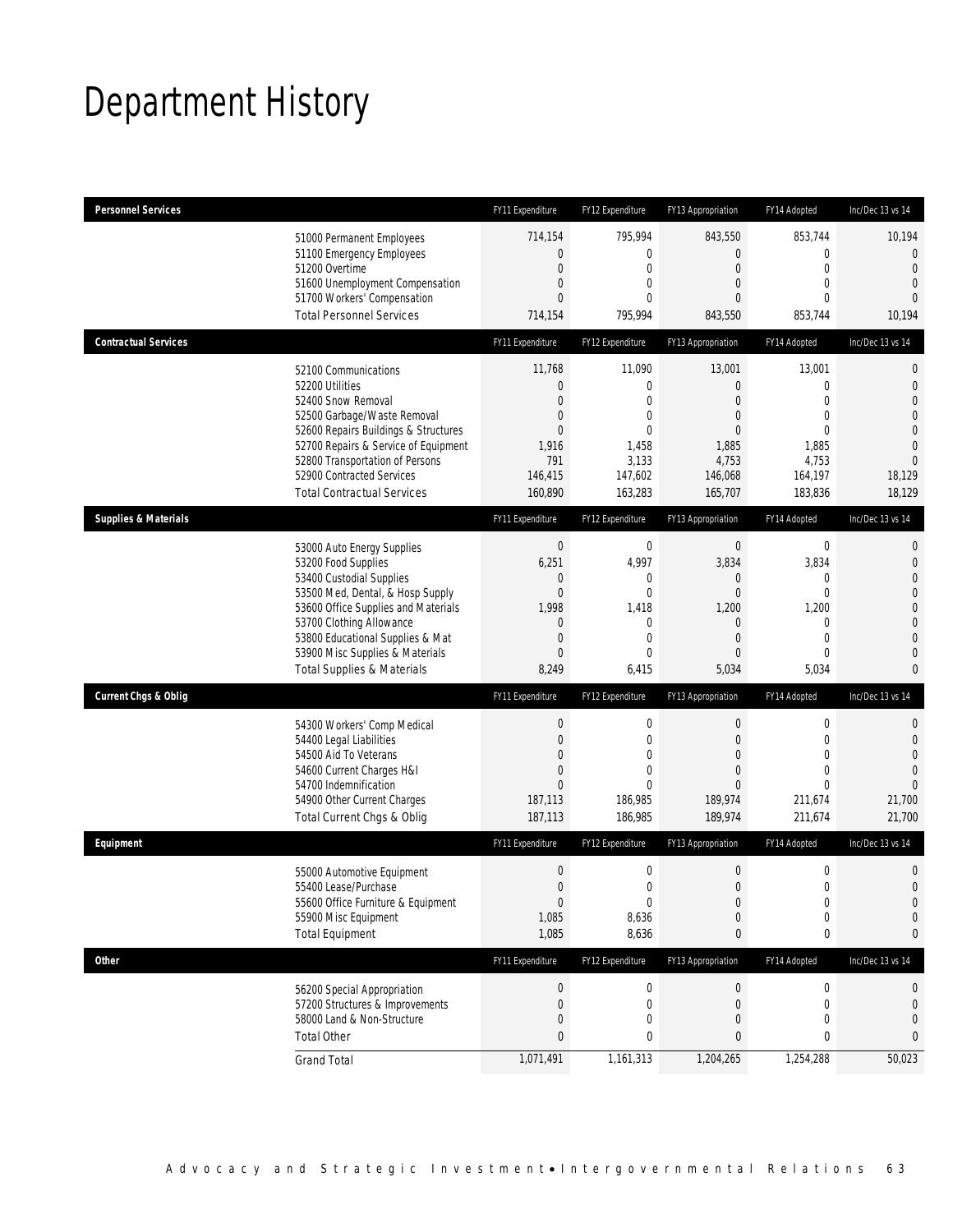# Department Personnel

| Title          | Union<br>Code   | Grade     | Position | FY14 Salary | Title                        | Union<br>Code   | Grade | Position | FY14 Salary  |
|----------------|-----------------|-----------|----------|-------------|------------------------------|-----------------|-------|----------|--------------|
|                |                 |           |          |             |                              |                 |       |          |              |
| Admin Asst     | SE <sub>1</sub> | 07        | 1.00     | 73,779      | <b>Exec Secretary</b>        | SE <sub>1</sub> | 04    | 1.00     | 63,159       |
| Admin Asst     | SE <sub>1</sub> | 04        | 1.00     | 63,159      | Prin Admin Assistant         | SE <sub>1</sub> | 08    | 3.00     | 249,205      |
| Chief of Staff | <b>MYN</b>      | <b>NG</b> | 1.00     | 104,091     | Prin Admin Asst              | <b>EXM</b>      | 08    | 1.00     | 64,720       |
| Director       | CDH             | <b>NG</b> | 1.00     | 120,330     | Prin Admin Asst              | EXM             | 12    | 1.00     | 114,497      |
|                |                 |           |          |             | <b>Total</b>                 |                 |       | 10       | 852,941      |
|                |                 |           |          |             | <b>Adjustments</b>           |                 |       |          |              |
|                |                 |           |          |             | <b>Differential Payments</b> |                 |       |          | $\mathbf{0}$ |
|                |                 |           |          |             | Other                        |                 |       |          | 12,850       |
|                |                 |           |          |             | Chargebacks                  |                 |       |          | $\mathbf{0}$ |
|                |                 |           |          |             | <b>Salary Savings</b>        |                 |       |          | $-12,047$    |
|                |                 |           |          |             | <b>FY14 Total Request</b>    |                 |       |          | 853,744      |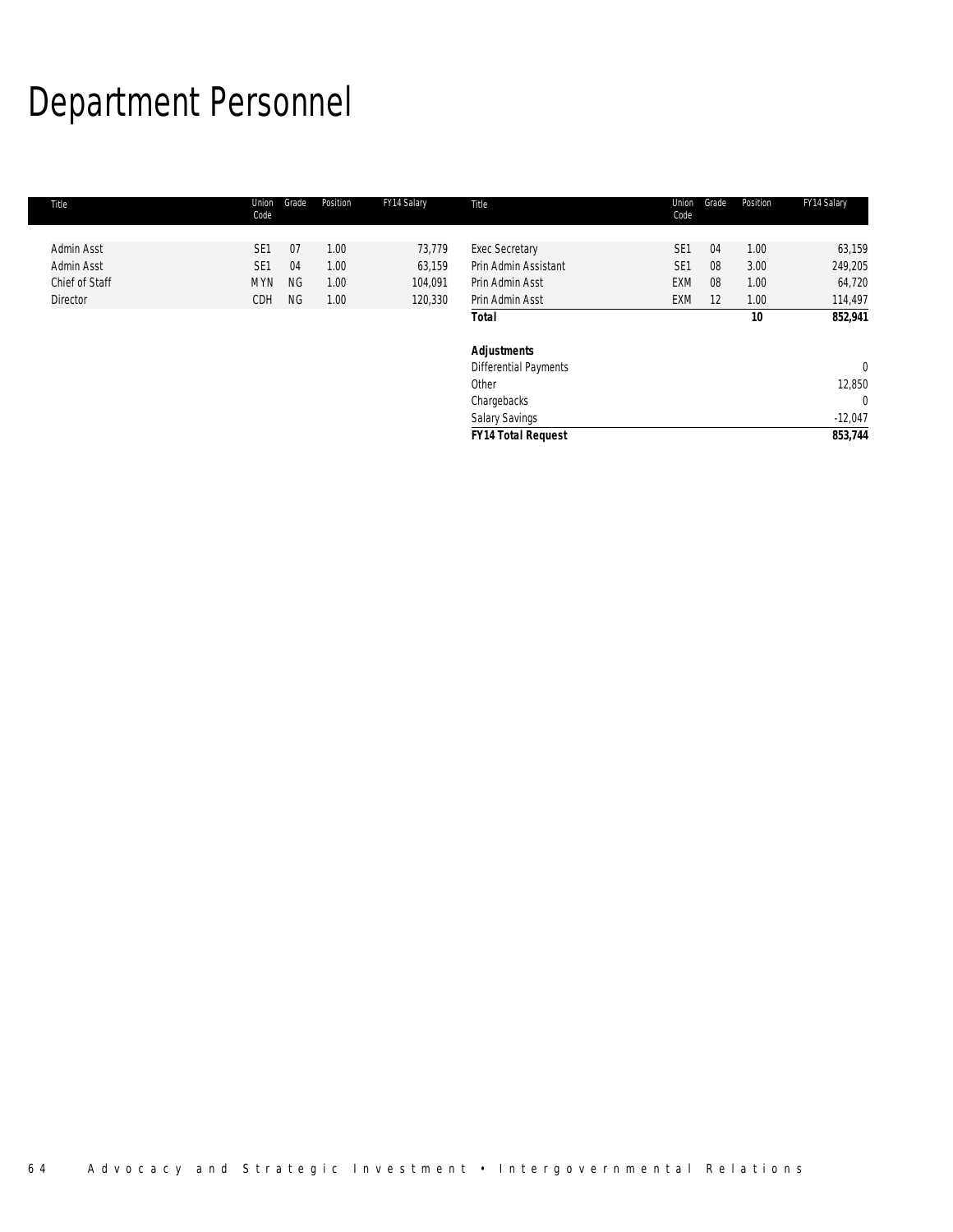# Program 1. Intergovernmental Relations

## *Marie St. Fleur, Manager Organization: 150100*

### *Program Description*

The department tracks legislation and policy initiatives that concern the City directly, or urban and regional affairs more generally. It arranges for testimony by the Mayor, or on behalf of the Mayor, at legislative hearings of special concern. It maintains liaison with and coordinates the City's participation in national, state and municipal organizations and further coordinates with all the departments of the city on policy and budget issues.

### *Program Strategies*

• To advocate on behalf of the City at the federal, state, and local level on matters of legislation.

| <b>Performance Measures</b> |                                                                                                           | Actual '11         | Actual '12         | Projected '13      | Target '14         |
|-----------------------------|-----------------------------------------------------------------------------------------------------------|--------------------|--------------------|--------------------|--------------------|
|                             | City legislative items monitored<br>Federal legislative items monitored<br>State legislative items passed | 36<br>34           | 73<br>37<br>86     | 68<br>40<br>58     | 60<br>40<br>60     |
| <b>Operating Budget</b>     |                                                                                                           | Actual '11         | Actual '12         | Approp '13         | <b>Budget '14</b>  |
| Non Personnel               | Personnel Services                                                                                        | 667.830<br>356.884 | 734.425<br>364,902 | 755,349<br>359,970 | 768,693<br>399,799 |
| <b>Total</b>                |                                                                                                           | 1,024,714          | 1,099,327          | 1,115,319          | 1,168,492          |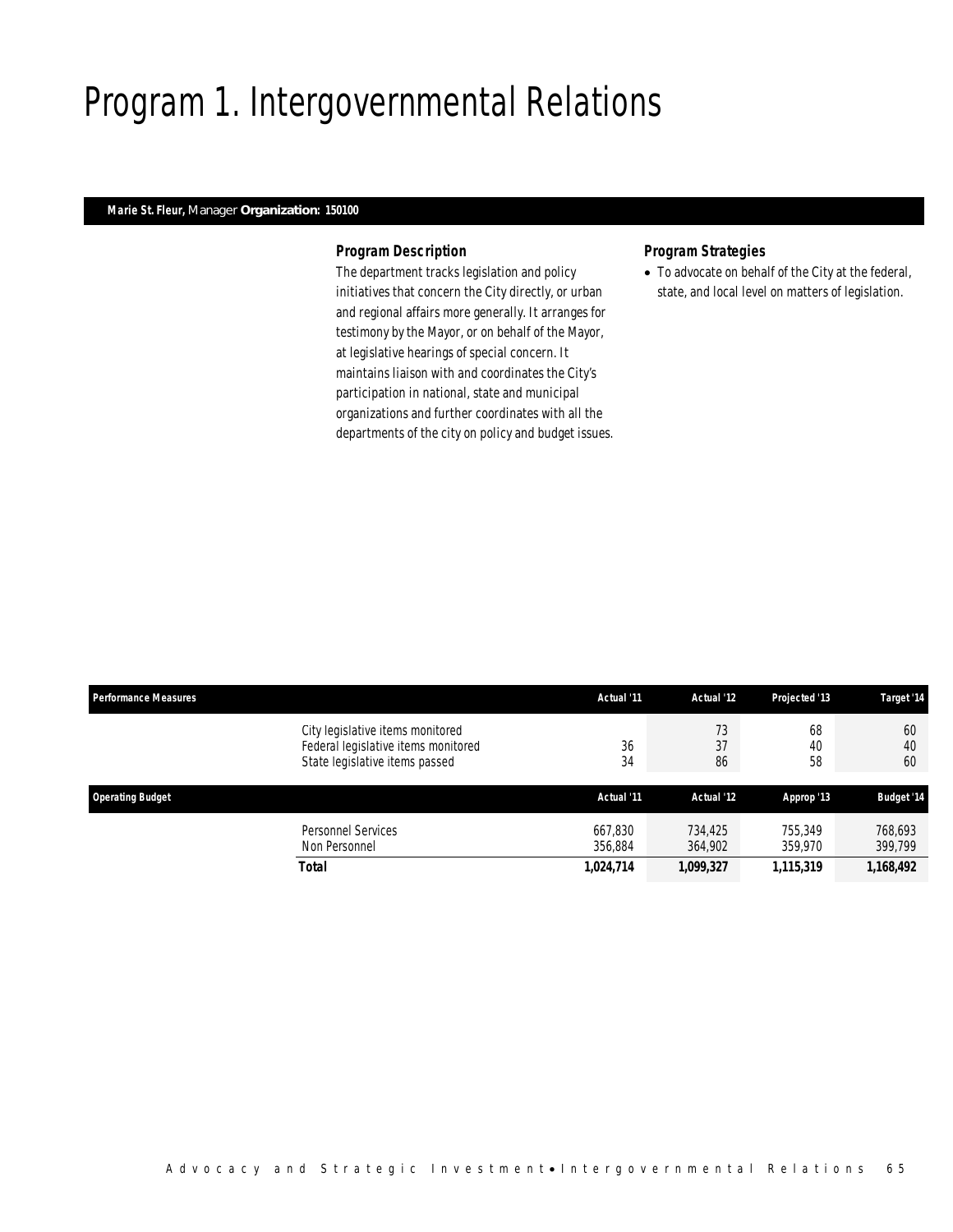## Program 2. Grants Administration

### *Inez Foster, Manager Organization: 150200*

### *Program Description*

The IGR office provides City departments with professional assistance in resource development. As a champion for the City, the Office will prioritize and maximize coordinated and collaborative grant application resources to address the Mayor's strategic goals.

## *Program Strategies*

- To improve communication to the Mayor, City Council, City departments, and community-based organizations about resource development opportunities.
- To provide grantwriting support to all departments in an effort to submit successful coordinated grant applications.

| <b>Performance Measures</b> |                                                                                                      | Actual '11    | Actual '12    | Projected '13 | Target '14        |
|-----------------------------|------------------------------------------------------------------------------------------------------|---------------|---------------|---------------|-------------------|
|                             | Funding Update subscribers<br>Grant opportunities identified in the Funding<br>Update                | 3,959<br>532  | 4,307<br>377  | 4.740<br>338  | 5,000<br>310      |
|                             | Individuals and agencies receiving technical<br>assistance to support the Mayor's strategic<br>goals | 66            | 59            | 77            | 60                |
| <b>Operating Budget</b>     |                                                                                                      | Actual '11    | Actual '12    | Approp '13    | <b>Budget '14</b> |
|                             | Personnel Services<br>Non Personnel                                                                  | 46,324<br>453 | 61,569<br>417 | 88,201<br>745 | 85.051<br>745     |
|                             | <b>Total</b>                                                                                         | 46,777        | 61,986        | 88,946        | 85,796            |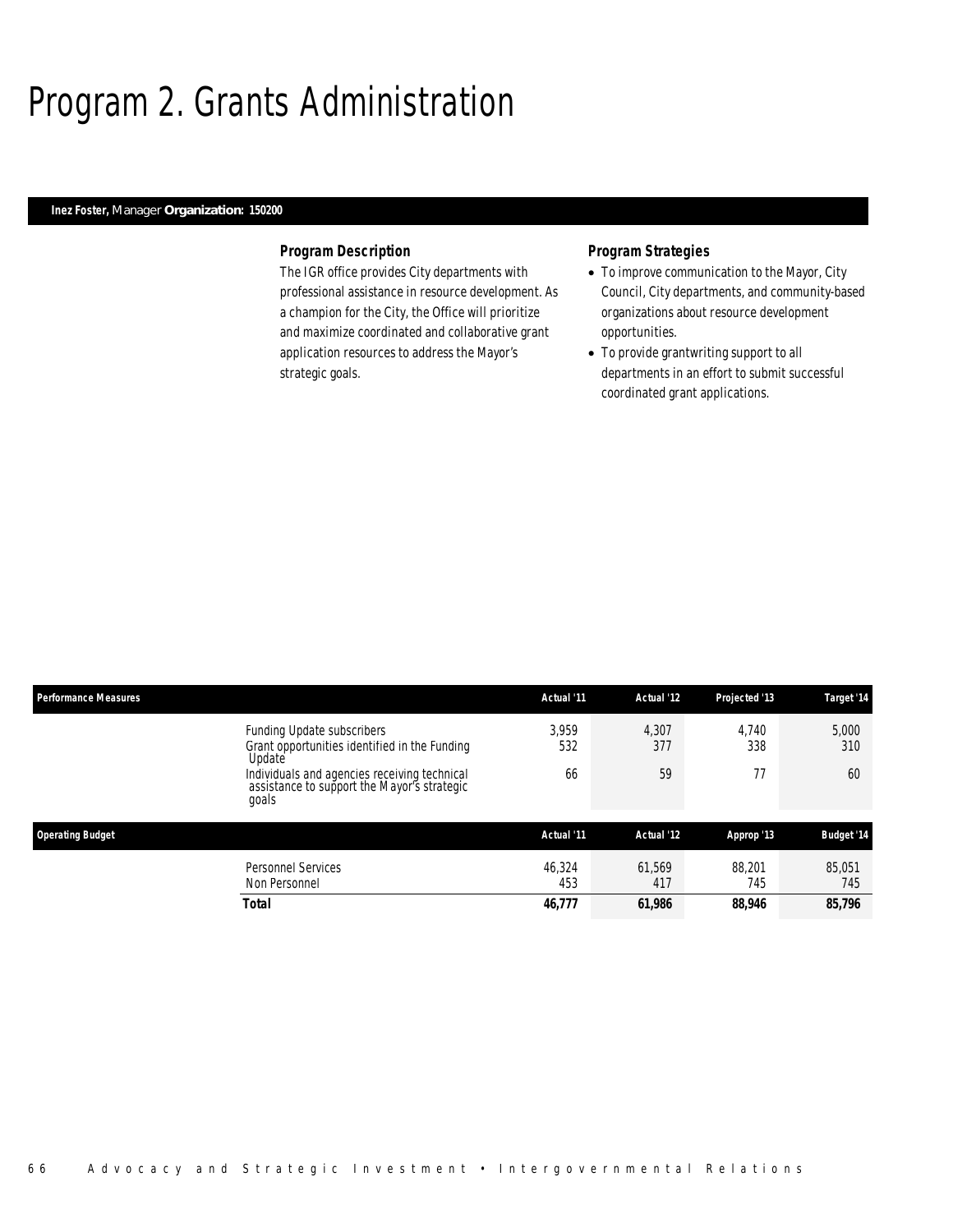## Office of New Bostonians Operating Budget

### *Cheng Imm Tan, Director Appropriation: 113*

## *Department Mission*

The mission of the Office of New Bostonians is to strengthen the ability of immigrants, and the diverse cultural and linguistic communities of which they are a part, to fully participate in the economic, civic, social, and cultural life of the City of Boston, and to promote the commemoration and public understanding of the contributions of immigrants.

### *FY14 Performance Strategies*

- Access to immigration information and legal representation.
- To improve access to City and community resources.
- To increase access and improvements to ESOL delivery system.

| <b>Operating Budget</b>      | Program Name                               | Total Actual '11  | Total Actual '12  | Total Approp '13  | <b>Total Budget '14</b> |
|------------------------------|--------------------------------------------|-------------------|-------------------|-------------------|-------------------------|
|                              | New Bostonians                             | 318,567           | 326,909           | 346,841           | 354,341                 |
|                              | <b>Total</b>                               | 318,567           | 326,909           | 346,841           | 354,341                 |
| <b>External Funds Budget</b> | <b>Fund Name</b>                           | Total Actual '11  | Total Actual '12  | Total Approp '13  | <b>Total Budget '14</b> |
|                              | New Bostonians Contributions               | 1.363             | 196.305           | 199,880           | 266,000                 |
|                              | <b>Total</b>                               | 1,363             | 196,305           | 199.880           | 266,000                 |
| <b>Operating Budget</b>      |                                            | Actual '11        | Actual '12        | Approp '13        | <b>Budget '14</b>       |
|                              | <b>Personnel Services</b><br>Non Personnel | 302,827<br>15,740 | 305.467<br>21,442 | 328,471<br>18,370 | 336,926<br>17,415       |
|                              | <b>Total</b>                               | 318,567           | 326,909           | 346,841           | 354,341                 |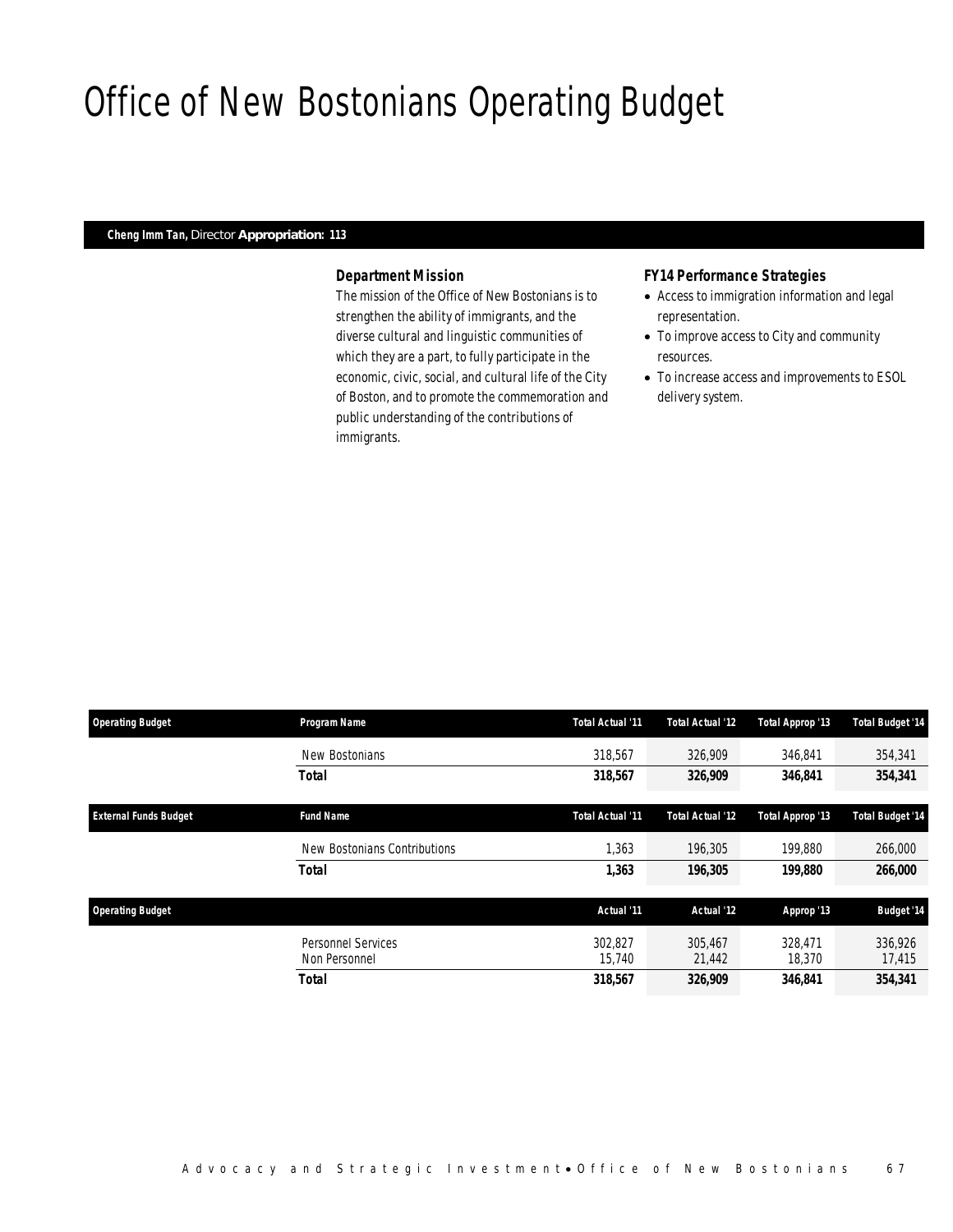# Office of New Bostonians Operating Budget



## *Description of Services*

The Office of New Bostonians provides public education to inform immigrants about City services, information and referral to community services as well as information in conducting outreach to immigrant groups. The Office conducts on-going outreach, including surveys to identify concerns and problems that immigrants face in Boston. The Office works with City departments to better reach and serve diverse cultural and linguistic communities and create a welcoming multicultural environment. The Office collaborates with other agencies to promote multiculturalism and understanding of immigrant history.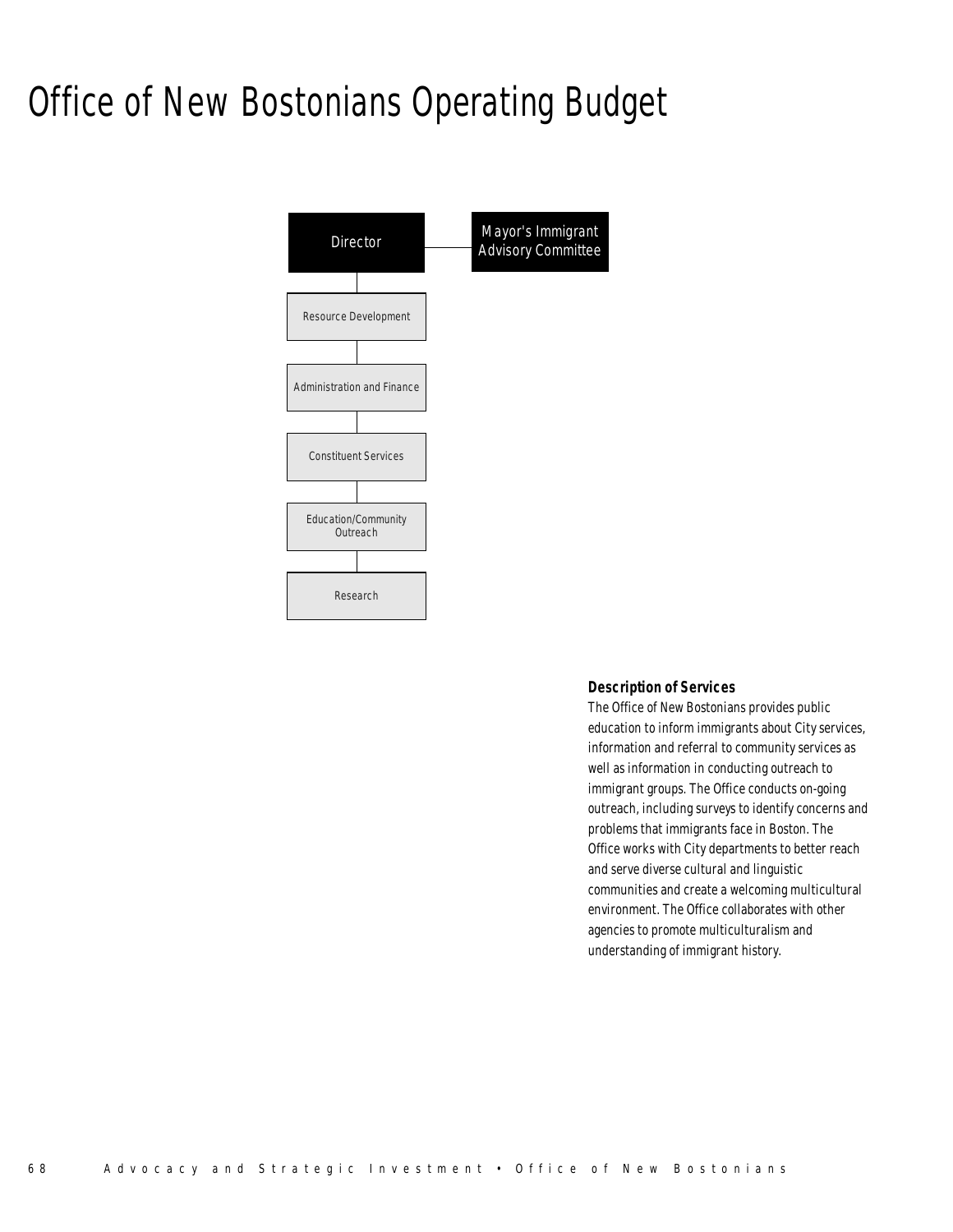# Department History

| <b>Personnel Services</b>       |                                                                                                                                                                                                                                                                                                      | FY11 Expenditure                                                                                   | FY12 Expenditure                                                                                          | FY13 Appropriation                                                                          | FY14 Adopted                                                                                                      | Inc/Dec 13 vs 14                                                                                                         |
|---------------------------------|------------------------------------------------------------------------------------------------------------------------------------------------------------------------------------------------------------------------------------------------------------------------------------------------------|----------------------------------------------------------------------------------------------------|-----------------------------------------------------------------------------------------------------------|---------------------------------------------------------------------------------------------|-------------------------------------------------------------------------------------------------------------------|--------------------------------------------------------------------------------------------------------------------------|
| 51200 Overtime                  | 51000 Permanent Employees<br>51100 Emergency Employees<br>51600 Unemployment Compensation<br>51700 Workers' Compensation<br><b>Total Personnel Services</b>                                                                                                                                          | 302,827<br>0<br>$\mathbf 0$<br>0<br>$\overline{0}$<br>302,827                                      | 305,467<br>$\overline{0}$<br>$\mathbf 0$<br>0<br>$\theta$<br>305,467                                      | 328,471<br>$\overline{0}$<br>$\mathbf 0$<br>0<br>0<br>328,471                               | 336,926<br>$\mathbf 0$<br>$\mathbf 0$<br>$\mathbf{0}$<br>$\mathbf{0}$<br>336,926                                  | 8,455<br>$\overline{0}$<br>$\overline{0}$<br>$\mathbf{0}$<br>$\theta$<br>8,455                                           |
| <b>Contractual Services</b>     |                                                                                                                                                                                                                                                                                                      | FY11 Expenditure                                                                                   | FY12 Expenditure                                                                                          | FY13 Appropriation                                                                          | FY14 Adopted                                                                                                      | Inc/Dec 13 vs 14                                                                                                         |
| 52200 Utilities                 | 52100 Communications<br>52400 Snow Removal<br>52500 Garbage/Waste Removal<br>52600 Repairs Buildings & Structures<br>52700 Repairs & Service of Equipment<br>52800 Transportation of Persons<br>52900 Contracted Services<br><b>Total Contractual Services</b>                                       | 3,229<br>0<br>0<br>0<br>0<br>807<br>$\mathbf 0$<br>9,322<br>13,358                                 | 3,094<br>0<br>0<br>$\mathbf 0$<br>0<br>1,053<br>$\mathbf 0$<br>7,957<br>12,104                            | 3,240<br>0<br>0<br>0<br>0<br>550<br>900<br>9,020<br>13,710                                  | 3,940<br>$\mathbf 0$<br>$\mathbf{0}$<br>$\mathbf{0}$<br>$\mathbf 0$<br>600<br>900<br>9,850<br>15,290              | 700<br>$\mathbf 0$<br>$\overline{0}$<br>$\mathbf{0}$<br>$\mathbf 0$<br>50<br>$\mathbf 0$<br>830<br>1,580                 |
| <b>Supplies &amp; Materials</b> |                                                                                                                                                                                                                                                                                                      | FY11 Expenditure                                                                                   | FY12 Expenditure                                                                                          | FY13 Appropriation                                                                          | FY14 Adopted                                                                                                      | Inc/Dec 13 vs 14                                                                                                         |
|                                 | 53000 Auto Energy Supplies<br>53200 Food Supplies<br>53400 Custodial Supplies<br>53500 Med, Dental, & Hosp Supply<br>53600 Office Supplies and Materials<br>53700 Clothing Allowance<br>53800 Educational Supplies & Mat<br>53900 Misc Supplies & Materials<br><b>Total Supplies &amp; Materials</b> | $\boldsymbol{0}$<br>681<br>0<br>$\mathbf 0$<br>1,320<br>$\mathbf 0$<br>$\mathbf 0$<br>142<br>2,143 | $\boldsymbol{0}$<br>1,520<br>0<br>$\mathbf 0$<br>1,440<br>$\mathbf 0$<br>$\overline{0}$<br>3,375<br>6,335 | $\boldsymbol{0}$<br>700<br>0<br>$\mathbf 0$<br>860<br>0<br>$\overline{0}$<br>1,800<br>3,360 | $\mathbf 0$<br>1,000<br>$\mathbf 0$<br>$\mathbf 0$<br>785<br>$\mathbf 0$<br>$\mathbf{0}$<br>$\mathbf{0}$<br>1,785 | $\mathbf{0}$<br>300<br>$\mathbf{0}$<br>$\overline{0}$<br>$-75$<br>$\mathbf{0}$<br>$\overline{0}$<br>$-1,800$<br>$-1,575$ |
| <b>Current Chgs &amp; Oblig</b> |                                                                                                                                                                                                                                                                                                      | FY11 Expenditure                                                                                   | FY12 Expenditure                                                                                          | FY13 Appropriation                                                                          | FY14 Adopted                                                                                                      | Inc/Dec 13 vs 14                                                                                                         |
|                                 | 54300 Workers' Comp Medical<br>54400 Legal Liabilities<br>54500 Aid To Veterans<br>54600 Current Charges H&I<br>54700 Indemnification<br>54900 Other Current Charges<br>Total Current Chgs & Oblig                                                                                                   | $\boldsymbol{0}$<br>$\mathbf 0$<br>0<br>0<br>$\mathbf 0$<br>73<br>73                               | $\boldsymbol{0}$<br>$\mathbf 0$<br>0<br>$\overline{0}$<br>$\overline{0}$<br>3,003<br>3,003                | 0<br>$\mathbf 0$<br>0<br>0<br>$\overline{0}$<br>1,300<br>1,300                              | $\boldsymbol{0}$<br>$\mathbf 0$<br>$\mathbf{0}$<br>$\mathbf 0$<br>$\mathbf{0}$<br>340<br>340                      | $\mathbf{0}$<br>$\mathbf 0$<br>$\overline{0}$<br>$\overline{0}$<br>$\theta$<br>$-960$<br>$-960$                          |
| Equipment                       |                                                                                                                                                                                                                                                                                                      | FY11 Expenditure                                                                                   | FY12 Expenditure                                                                                          | FY13 Appropriation                                                                          | FY14 Adopted                                                                                                      | Inc/Dec 13 vs 14                                                                                                         |
|                                 | 55000 Automotive Equipment<br>55400 Lease/Purchase<br>55600 Office Furniture & Equipment<br>55900 Misc Equipment<br><b>Total Equipment</b>                                                                                                                                                           | $\mathbf 0$<br>$\overline{0}$<br>$\boldsymbol{0}$<br>166<br>166                                    | $\mathbf 0$<br>$\Omega$<br>0<br>$\mathbf 0$<br>0                                                          | $\mathbf 0$<br>0<br>$\boldsymbol{0}$<br>$\mathbf 0$<br>0                                    | $\mathbf 0$<br>$\mathbf{0}$<br>$\boldsymbol{0}$<br>$\mathbf 0$<br>0                                               | $\mathbf 0$<br>$\overline{0}$<br>$\mathbf 0$<br>$\mathbf 0$<br>0                                                         |
| <b>Other</b>                    |                                                                                                                                                                                                                                                                                                      | FY11 Expenditure                                                                                   | FY12 Expenditure                                                                                          | FY13 Appropriation                                                                          | FY14 Adopted                                                                                                      | Inc/Dec 13 vs 14                                                                                                         |
| <b>Total Other</b>              | 56200 Special Appropriation<br>57200 Structures & Improvements<br>58000 Land & Non-Structure                                                                                                                                                                                                         | $\boldsymbol{0}$<br>0<br>$\mathbf 0$<br>0                                                          | 0<br>$\mathbf 0$<br>$\mathbf 0$<br>0                                                                      | $\boldsymbol{0}$<br>0<br>$\mathbf 0$<br>0                                                   | $\boldsymbol{0}$<br>$\mathbf 0$<br>$\mathbf{0}$<br>0                                                              | 0<br>$\mathbf 0$<br>$\mathbf 0$<br>0                                                                                     |
| <b>Grand Total</b>              |                                                                                                                                                                                                                                                                                                      | 318,567                                                                                            | 326,909                                                                                                   | 346,841                                                                                     | 354,341                                                                                                           | 7,500                                                                                                                    |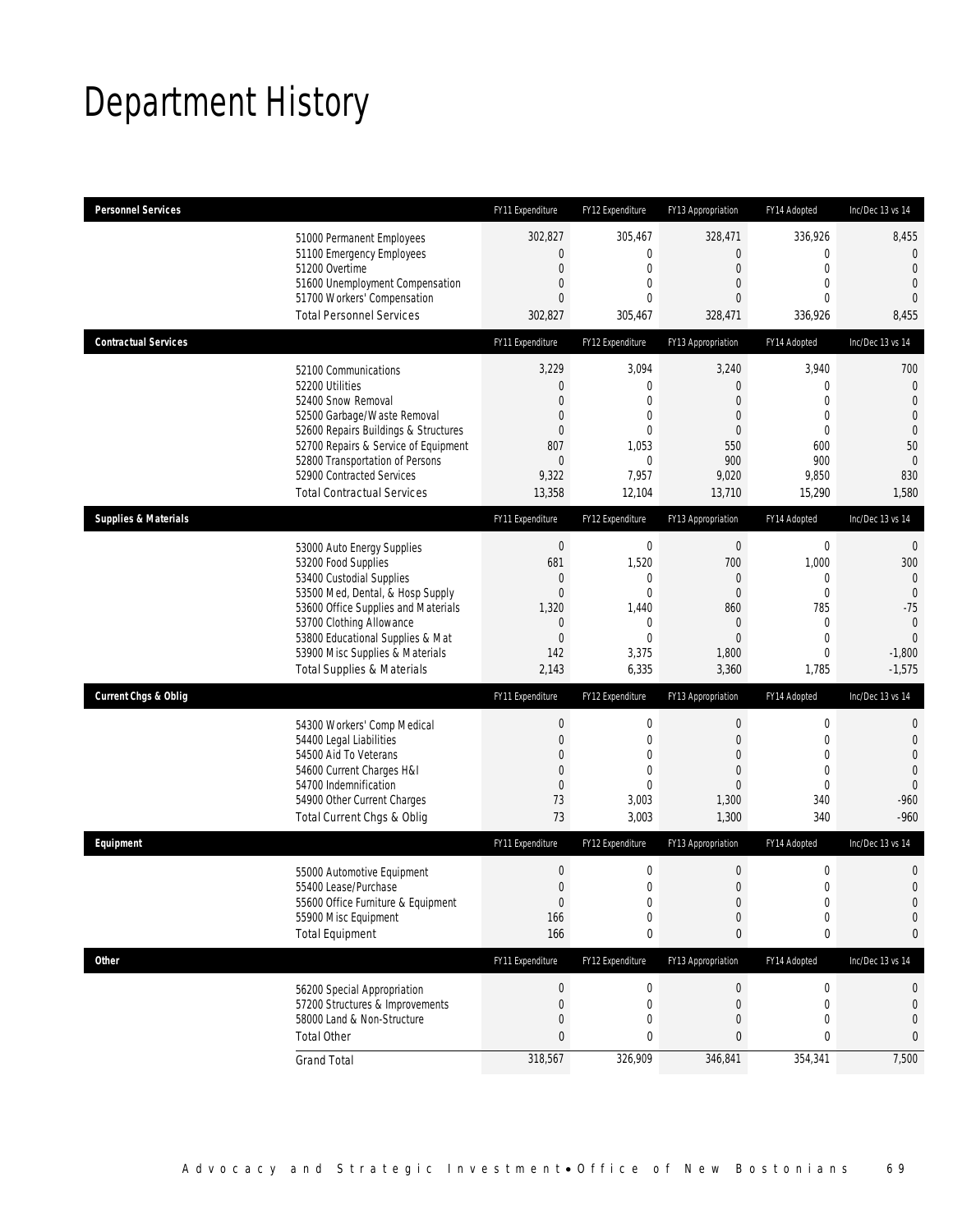# Department Personnel

| Title                                                              | Union<br>Code | Grade      | Position     | FY14 Salary      | Title                                    | Union<br>Code          | Grade           | Position     | FY14 Salary      |
|--------------------------------------------------------------------|---------------|------------|--------------|------------------|------------------------------------------|------------------------|-----------------|--------------|------------------|
| Community Outreach Coordinator<br>Constituent Advocacy Coordinator | MY0<br>MY0    | 07<br>- 06 | 1.00<br>1.00 | 64,835<br>59,597 | <b>Director</b><br><b>Exec Assistant</b> | CDH<br>MY <sub>0</sub> | <b>NG</b><br>06 | 1.00<br>1.00 | 88,752<br>59,597 |
|                                                                    |               |            |              |                  | Resource Development Manager             | MY <sub>0</sub>        | 06              | 1.00         | 59,597           |
|                                                                    |               |            |              |                  | <b>Total</b>                             |                        |                 | 5            | 332,378          |
|                                                                    |               |            |              |                  | <b>Adjustments</b>                       |                        |                 |              |                  |
|                                                                    |               |            |              |                  | <b>Differential Payments</b>             |                        |                 |              | $\overline{0}$   |
|                                                                    |               |            |              |                  | Other                                    |                        |                 |              | 4,548            |
|                                                                    |               |            |              |                  | Chargebacks                              |                        |                 |              | $\mathbf 0$      |
|                                                                    |               |            |              |                  | Salary Savings                           |                        |                 |              | $\mathbf 0$      |
|                                                                    |               |            |              |                  | <b>FY14 Total Request</b>                |                        |                 |              | 336,926          |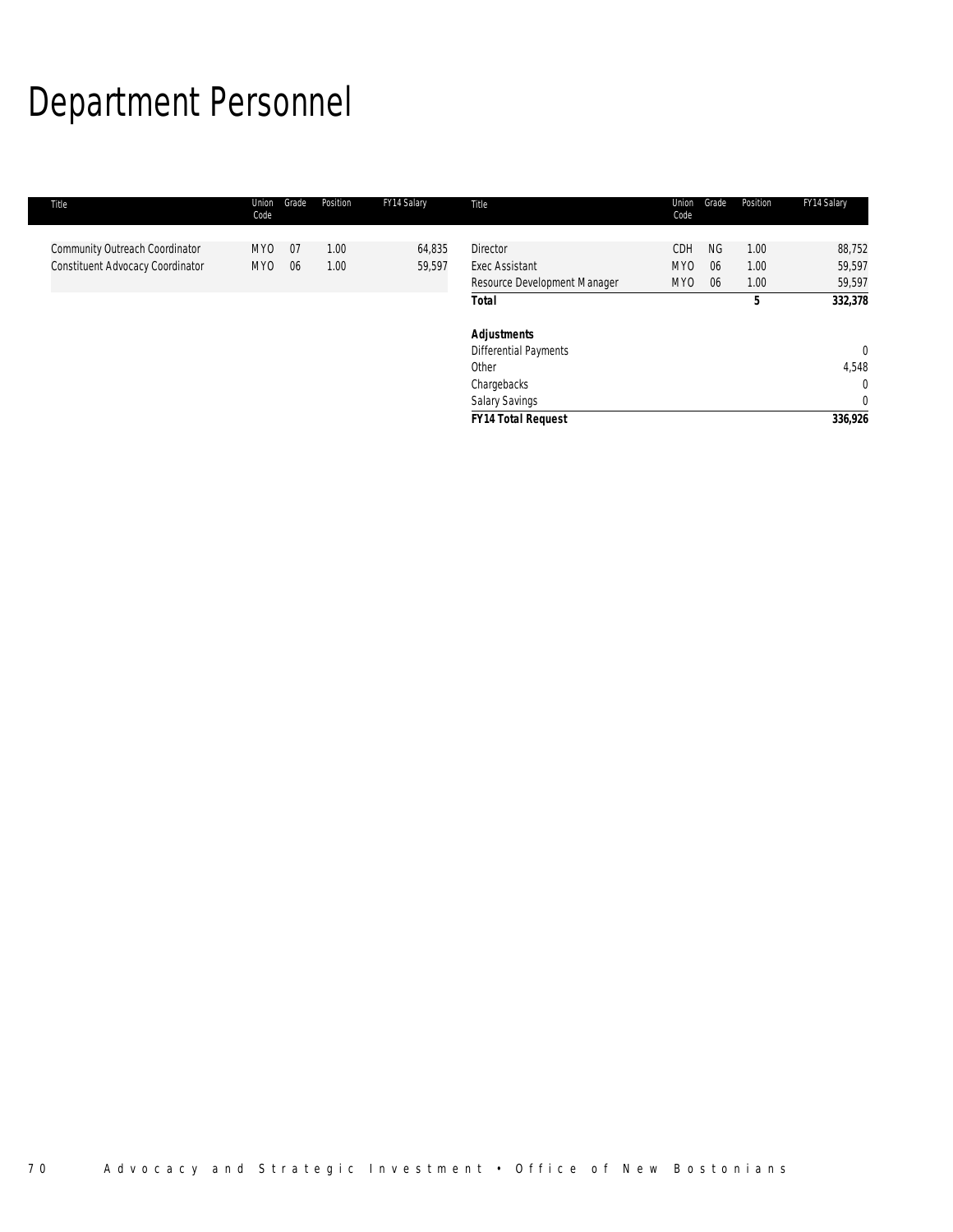# External Funds History

| <b>Personnel Services</b>       |                                                                                                                                                                                                                                                                                                            | FY11 Expenditure                                                                                             | FY12 Expenditure                                                                                                    | FY13 Appropriation                                                                                                                                                     | FY14 Adopted                                                                                                                                                     | Inc/Dec 13 vs 14                                                                                                                                                                 |
|---------------------------------|------------------------------------------------------------------------------------------------------------------------------------------------------------------------------------------------------------------------------------------------------------------------------------------------------------|--------------------------------------------------------------------------------------------------------------|---------------------------------------------------------------------------------------------------------------------|------------------------------------------------------------------------------------------------------------------------------------------------------------------------|------------------------------------------------------------------------------------------------------------------------------------------------------------------|----------------------------------------------------------------------------------------------------------------------------------------------------------------------------------|
|                                 | 51000 Permanent Employees<br>51100 Emergency Employees<br>51200 Overtime<br>51300 Part Time Employees<br>51400 Health Insurance<br>51500 Pension & Annunity<br>51600 Unemployment Compensation<br>51700 Workers' Compensation<br>51800 Indirect Costs<br>51900 Medicare<br><b>Total Personnel Services</b> | $\bf 0$<br>$\mathbf{0}$<br>0<br>0<br>0<br>0<br>0<br>0<br>0<br>0<br>$\mathbf{0}$                              | $\boldsymbol{0}$<br>0<br>0<br>0<br>$\theta$<br>$\mathbf 0$<br>0<br>$\overline{0}$<br>0<br>$\overline{0}$<br>0       | $\mathbf 0$<br>$\mathbf{0}$<br>$\mathbf 0$<br>$\overline{0}$<br>$\Omega$<br>$\mathbf 0$<br>$\overline{0}$<br>$\boldsymbol{0}$<br>$\overline{0}$<br>$\overline{0}$<br>0 | $\boldsymbol{0}$<br>$\mathbf 0$<br>$\mathbf 0$<br>$\mathbf{0}$<br>$\mathbf{0}$<br>$\mathbf 0$<br>$\mathbf{0}$<br>$\mathbf 0$<br>$\mathbf{0}$<br>$\mathbf 0$<br>0 | $\mathbf 0$<br>$\mathbf 0$<br>$\mathbf{0}$<br>$\overline{0}$<br>$\overline{0}$<br>$\mathbf 0$<br>$\mathbf 0$<br>$\mathbf{0}$<br>$\overline{0}$<br>$\overline{0}$<br>$\mathbf{0}$ |
| <b>Contractual Services</b>     |                                                                                                                                                                                                                                                                                                            | FY11 Expenditure                                                                                             | FY12 Expenditure                                                                                                    | FY13 Appropriation                                                                                                                                                     | FY14 Adopted                                                                                                                                                     | Inc/Dec 13 vs 14                                                                                                                                                                 |
|                                 | 52100 Communications<br>52200 Utilities<br>52400 Snow Removal<br>52500 Garbage/Waste Removal<br>52600 Repairs Buildings & Structures<br>52700 Repairs & Service of Equipment<br>52800 Transportation of Persons<br>52900 Contracted Services<br><b>Total Contractual Services</b>                          | $\boldsymbol{0}$<br>$\boldsymbol{0}$<br>0<br>0<br>0<br>$\boldsymbol{0}$<br>10<br>250<br>260                  | $\boldsymbol{0}$<br>$\mathbf 0$<br>$\theta$<br>$\mathbf 0$<br>0<br>$\mathbf 0$<br>$\mathbf 0$<br>194,468<br>194,468 | $\boldsymbol{0}$<br>$\boldsymbol{0}$<br>$\overline{0}$<br>$\overline{0}$<br>$\overline{0}$<br>$\boldsymbol{0}$<br>$\mathbf{0}$<br>193,880<br>193,880                   | $\boldsymbol{0}$<br>$\mathbf 0$<br>$\mathbf{0}$<br>$\mathbf 0$<br>$\mathbf{0}$<br>$\mathbf 0$<br>$\mathbf{0}$<br>265,000<br>265,000                              | $\mathbf 0$<br>$\mathbf 0$<br>$\overline{0}$<br>$\overline{0}$<br>$\mathbf 0$<br>$\overline{0}$<br>$\overline{0}$<br>71,120<br>71,120                                            |
| <b>Supplies &amp; Materials</b> |                                                                                                                                                                                                                                                                                                            | FY11 Expenditure                                                                                             | FY12 Expenditure                                                                                                    | FY13 Appropriation                                                                                                                                                     | FY14 Adopted                                                                                                                                                     | Inc/Dec 13 vs 14                                                                                                                                                                 |
|                                 | 53000 Auto Energy Supplies<br>53200 Food Supplies<br>53400 Custodial Supplies<br>53500 Med, Dental, & Hosp Supply<br>53600 Office Supplies and Materials<br>53700 Clothing Allowance<br>53800 Educational Supplies & Mat<br>53900 Misc Supplies & Materials<br><b>Total Supplies &amp; Materials</b>       | $\boldsymbol{0}$<br>1,050<br>$\overline{0}$<br>0<br>0<br>$\boldsymbol{0}$<br>$\boldsymbol{0}$<br>53<br>1,103 | $\boldsymbol{0}$<br>1,447<br>0<br>$\boldsymbol{0}$<br>181<br>$\mathbf 0$<br>$\mathbf{0}$<br>209<br>1,837            | $\boldsymbol{0}$<br>6,000<br>$\mathbf 0$<br>$\mathbf 0$<br>$\overline{0}$<br>$\overline{0}$<br>$\overline{0}$<br>$\mathbf 0$<br>6,000                                  | $\boldsymbol{0}$<br>1,000<br>$\mathbf 0$<br>$\mathbf 0$<br>$\mathbf{0}$<br>$\mathbf 0$<br>$\mathbf{0}$<br>$\mathbf{0}$<br>1,000                                  | $\mathbf 0$<br>$-5,000$<br>$\overline{0}$<br>$\overline{0}$<br>$\mathbf 0$<br>$\overline{0}$<br>$\mathbf 0$<br>$\overline{0}$<br>$-5,000$                                        |
| <b>Current Chgs &amp; Oblig</b> |                                                                                                                                                                                                                                                                                                            | FY11 Expenditure                                                                                             | FY12 Expenditure                                                                                                    | FY13 Appropriation                                                                                                                                                     | FY14 Adopted                                                                                                                                                     | Inc/Dec 13 vs 14                                                                                                                                                                 |
|                                 | 54300 Workers' Comp Medical<br>54400 Legal Liabilities<br>54600 Current Charges H&I<br>54700 Indemnification<br>54900 Other Current Charges<br>Total Current Chgs & Oblig                                                                                                                                  | $\boldsymbol{0}$<br>$\mathbf 0$<br>0<br>0<br>0<br>$\mathbf{0}$                                               | $\boldsymbol{0}$<br>0<br>0<br>$\mathbf 0$<br>0<br>0                                                                 | $\boldsymbol{0}$<br>$\boldsymbol{0}$<br>$\overline{0}$<br>$\mathbf 0$<br>0<br>0                                                                                        | $\boldsymbol{0}$<br>$\mathbf 0$<br>$\mathbf{0}$<br>$\mathbf 0$<br>$\mathbf 0$<br>$\mathbf{0}$                                                                    | $\mathbf 0$<br>$\mathbf 0$<br>$\overline{0}$<br>$\overline{0}$<br>0<br>$\bf{0}$                                                                                                  |
| Equipment                       |                                                                                                                                                                                                                                                                                                            | FY11 Expenditure                                                                                             | FY12 Expenditure                                                                                                    | FY13 Appropriation                                                                                                                                                     | FY14 Adopted                                                                                                                                                     | Inc/Dec 13 vs 14                                                                                                                                                                 |
|                                 | 55000 Automotive Equipment<br>55400 Lease/Purchase<br>55600 Office Furniture & Equipment<br>55900 Misc Equipment<br><b>Total Equipment</b>                                                                                                                                                                 | $\boldsymbol{0}$<br>$\boldsymbol{0}$<br>0<br>0<br>0                                                          | 0<br>0<br>0<br>0<br>0                                                                                               | $\boldsymbol{0}$<br>$\boldsymbol{0}$<br>$\overline{0}$<br>$\boldsymbol{0}$<br>0                                                                                        | 0<br>$\boldsymbol{0}$<br>$\mathbf 0$<br>$\mathbf 0$<br>$\bf{0}$                                                                                                  | 0<br>$\mathbf 0$<br>0<br>$\mathbf{0}$<br>$\bf{0}$                                                                                                                                |
| Other                           |                                                                                                                                                                                                                                                                                                            | FY11 Expenditure                                                                                             | FY12 Expenditure                                                                                                    | FY13 Appropriation                                                                                                                                                     | FY14 Adopted                                                                                                                                                     | Inc/Dec 13 vs 14                                                                                                                                                                 |
|                                 | 56200 Special Appropriation<br>57200 Structures & Improvements<br>58000 Land & Non-Structure<br><b>Total Other</b>                                                                                                                                                                                         | $\boldsymbol{0}$<br>$\boldsymbol{0}$<br>0<br>0<br>1,363                                                      | $\boldsymbol{0}$<br>$\boldsymbol{0}$<br>0<br>0<br>196,305                                                           | $\boldsymbol{0}$<br>$\boldsymbol{0}$<br>0<br>$\bf{0}$<br>199,880                                                                                                       | $\boldsymbol{0}$<br>$\mathbf 0$<br>$\boldsymbol{0}$<br>$\bf{0}$<br>266,000                                                                                       | 0<br>0<br>$\mathbf 0$<br>$\bf{0}$<br>66,120                                                                                                                                      |
|                                 | <b>Grand Total</b>                                                                                                                                                                                                                                                                                         |                                                                                                              |                                                                                                                     |                                                                                                                                                                        |                                                                                                                                                                  |                                                                                                                                                                                  |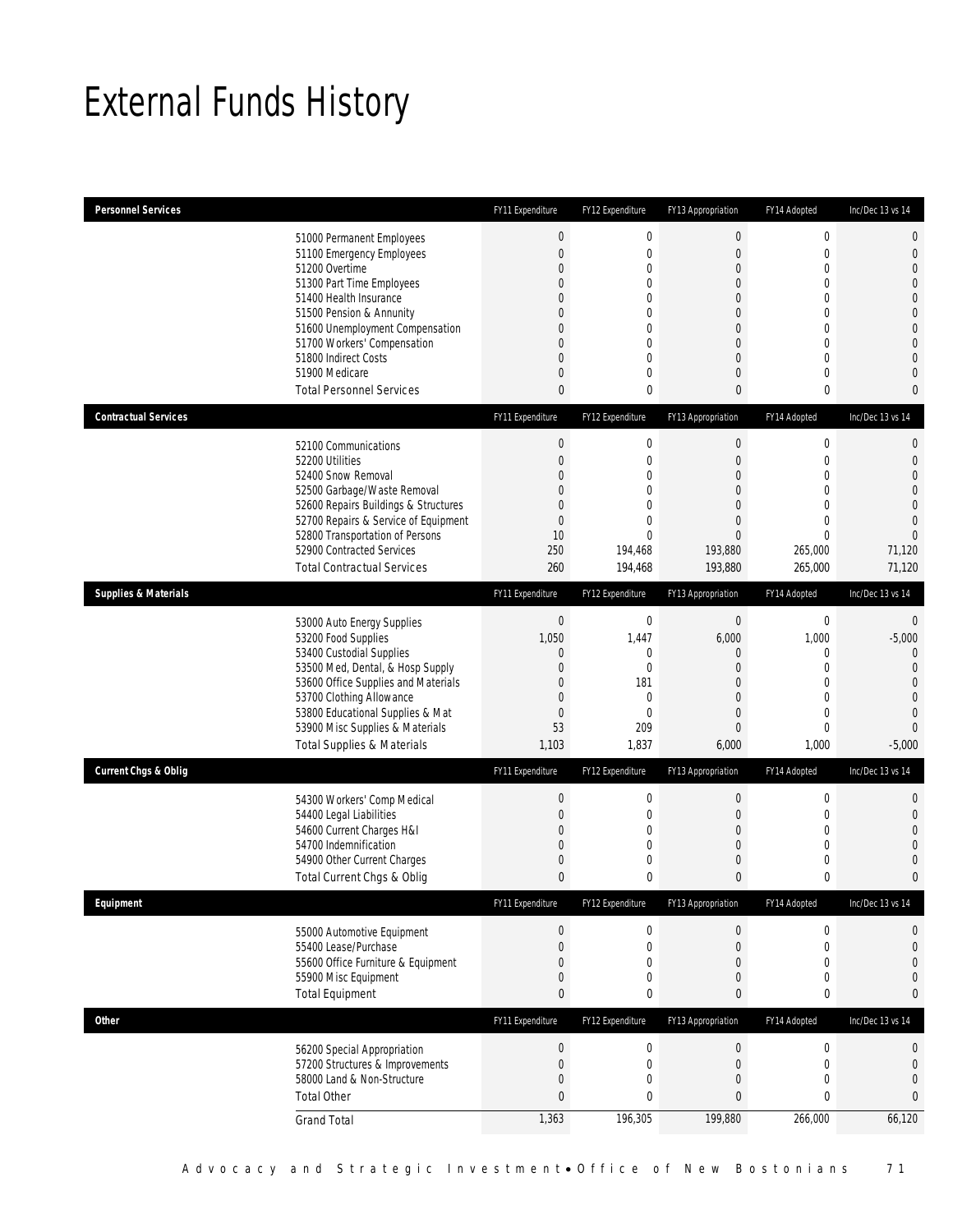## Program 1. New Bostonians

### *Cheng Imm Tan, Manager Organization: 113100*

### *Program Description*

The Office of New Bostonians aims at building partnerships with immigrant communities, assisting immigrants to participate in city government, providing cultural competence support for city departments so that they can better serve diverse linguistic and cultural constituents, increasing access to city services for immigrants, and developing leadership among Boston immigrant communities.

### *Program Strategies*

- Access to immigration information and legal representation.
- To improve access to City and community resources.
- To improve access to City and community resources.
- To increase access and improvement to ESOL delivery system.
- To increase access and improvements to ESOL delivery system.

| <b>Performance Measures</b>                                                                 | Actual '11        | Actual '12        | Projected '13     | Target '14        |
|---------------------------------------------------------------------------------------------|-------------------|-------------------|-------------------|-------------------|
| Immigrants served at free immigration clinics                                               | 298               | 269               | 355               | 375               |
| Community Meetings Attended by MONB                                                         | 205               | 261               | 168               | 222               |
| Community organizations assisted by the English<br>for New Bostonians (ENB) Project         | 23                | 24                | 26                | 26                |
| Information and referrals made to city and<br>community resources                           | 1.064             | 864               | 771               | 1,000             |
| Students served in ESOL programs created by the<br>English for New Bostonians (ENB) project | ,340              | 1,121             | 1.193             | 1,000             |
| <b>Operating Budget</b>                                                                     | Actual '11        | Actual '12        | Approp '13        | <b>Budget '14</b> |
| <b>Personnel Services</b><br>Non Personnel                                                  | 302.827<br>15,740 | 305.467<br>21.442 | 328.471<br>18,370 | 336.926<br>17,415 |
| <b>Total</b>                                                                                | 318.567           | 326,909           | 346.841           | 354,341           |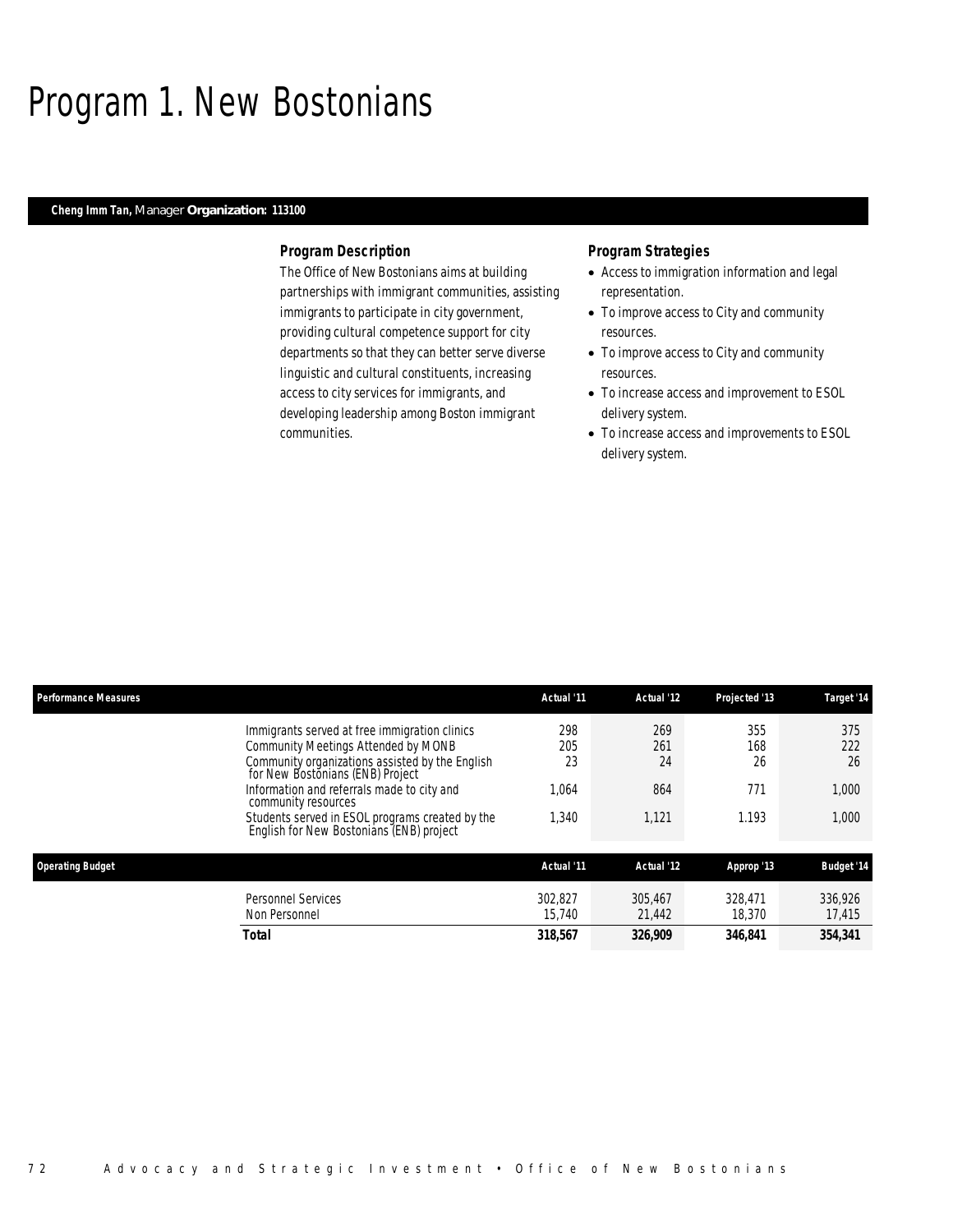## External Funds Projects

*New Bostonian Contributions* 

## *Project Mission*

The New Bostonians Contribution Fund is funded by small, private donations from the public for the purpose of supporting programs at the Mayor's Office of New Bostonians. It is used to supplement and enhance existing programs that continue to link new city residents with services and opportunities. In FY12, outside funding was consolidated to this fund.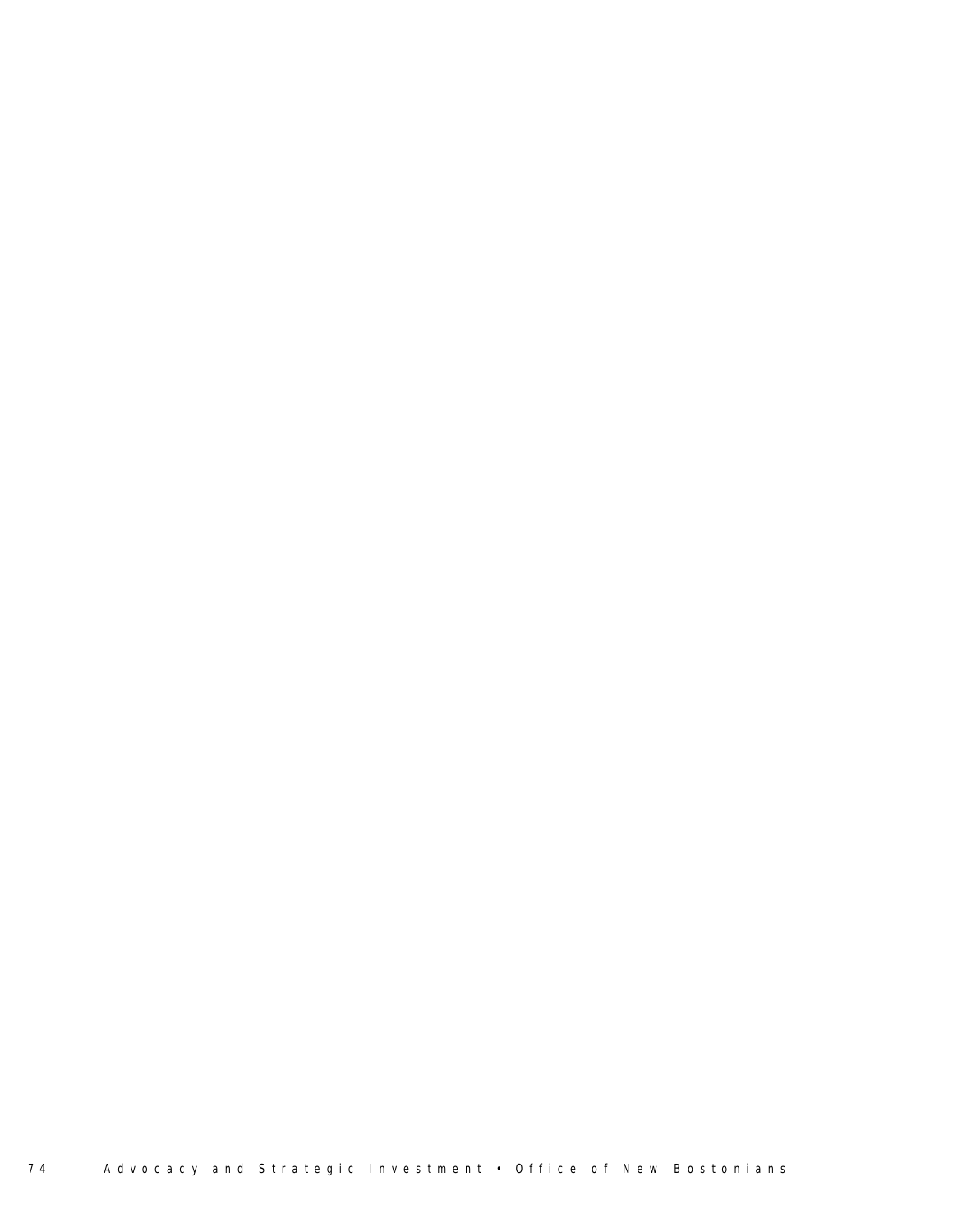## Small & Local Business Operating Budget

#### *Brooke Woodson, Director Appropriation: 156*

## *Department Mission*

The mission of the Small and Local Business Enterprise Office is to create economic opportunity by certifying the availability of and advocating for minority and women-owned business enterprises (MWBEs) to City departments, and advocating on behalf of small and Boston-based business enterprises (SLBEs) to help them compete successfully for City contracts as well as in the Boston area's economy as a whole.

### *FY14 Performance Strategies*

- To ensure timely certification of SLBE and MWBE applications.
- To increase the proportion of small, local, minority, and women owned businesses that receive City contracts.

| <b>Operating Budget</b> | Program Name                        | Total Actual '11 | Total Actual '12 | Total Approp '13  | Total Budget '14  |
|-------------------------|-------------------------------------|------------------|------------------|-------------------|-------------------|
|                         | Small & Local Business              | 617.712          | 612.671          | 620.774           | 630,268           |
|                         | <b>Total</b>                        | 617,712          | 612,671          | 620,774           | 630,268           |
| <b>Operating Budget</b> |                                     | Actual '11       | Actual '12       | Approp '13        | <b>Budget '14</b> |
|                         | Personnel Services<br>Non Personnel | 610,306<br>406.' | 606.420<br>6.251 | 610.747<br>10.027 | 620,241<br>10,027 |
|                         | <b>Total</b>                        | 617,712          | 612,671          | 620,774           | 630,268           |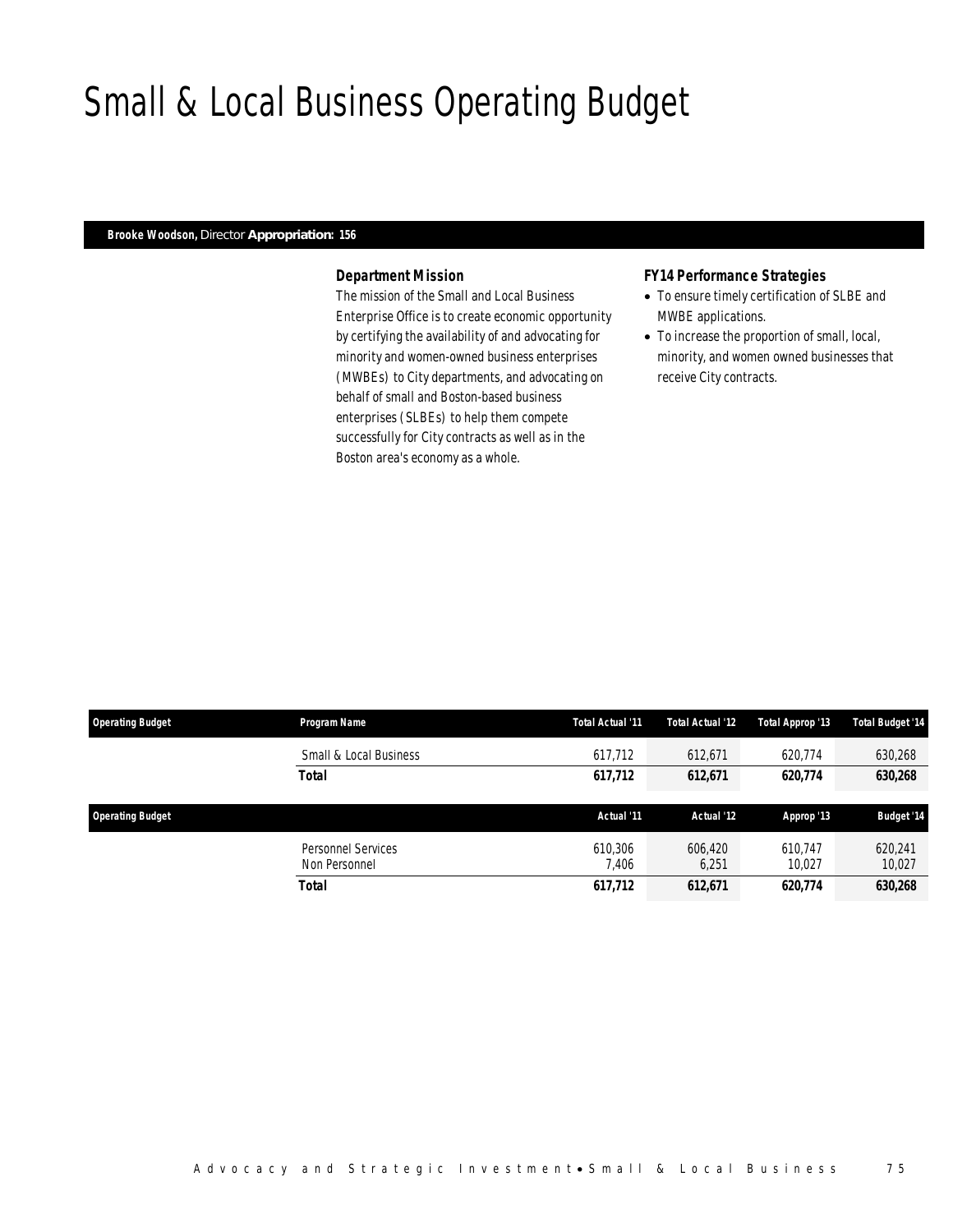# Small & Local Business Operating Budget



## *Authorizing Statutes*

- 2003 Executive Order on Small and Local Business Enterprise Department.
- CBC Ord. §§ 4-4.1-4-4.10.

### *Description of Services*

The Small and Local Business Enterprise Office assists City departments to contract with minority and women-owned businesses and small and Boston-based businesses. The Office provides outreach to minority, women, small and local businesses and assistance to City departments. It also monitors the performance of City departments and produces quarterly and annual performance reports. The Office promotes MWBE and SLBE participation on all City of Boston construction projects.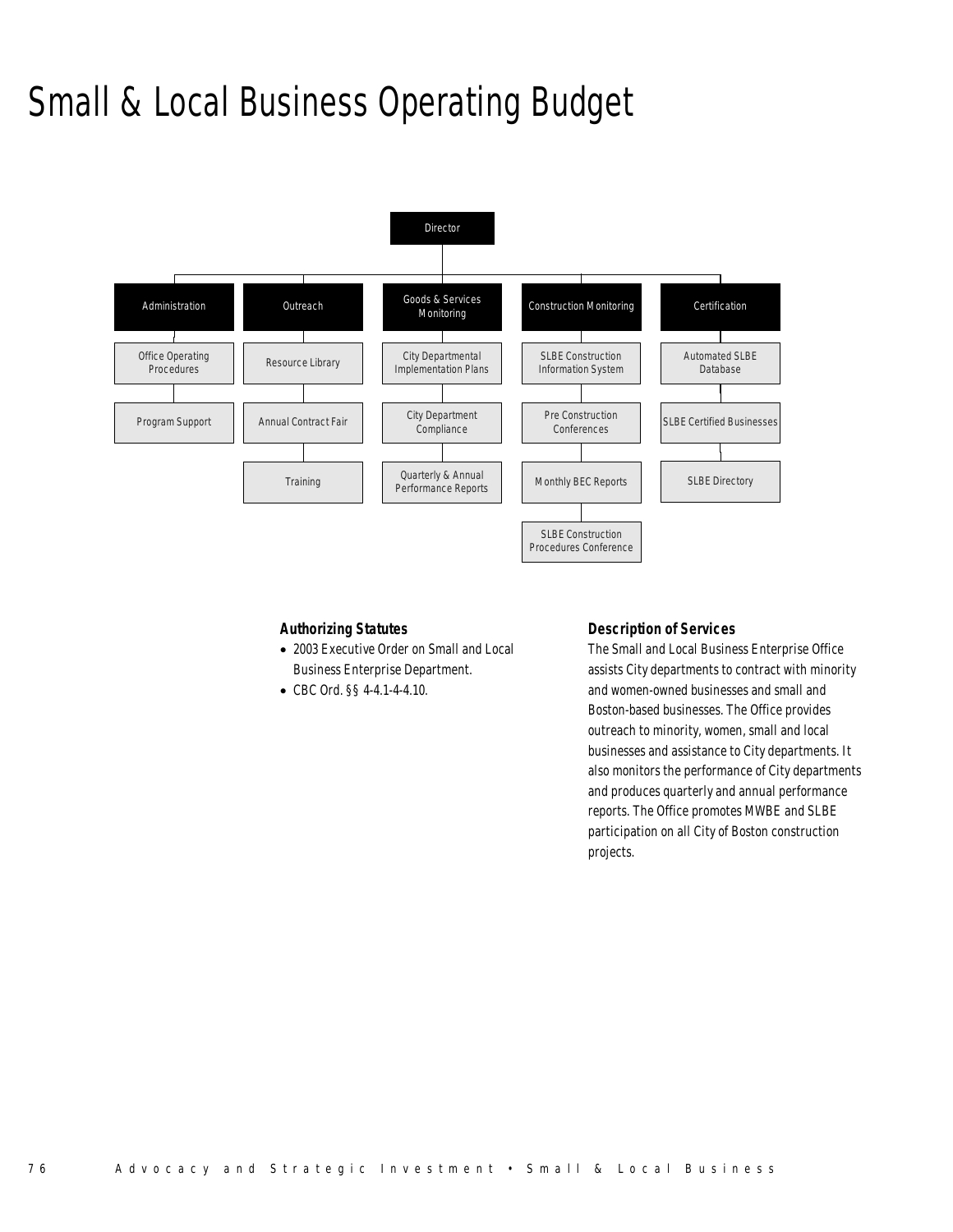# Department History

| <b>Personnel Services</b>       |                                                                                                                                                                                                                                                                                                      | FY11 Expenditure                                                                               | FY12 Expenditure                                                                                         | FY13 Appropriation                                                                    | FY14 Adopted                                                                                                               | Inc/Dec 13 vs 14                                                                                                                     |
|---------------------------------|------------------------------------------------------------------------------------------------------------------------------------------------------------------------------------------------------------------------------------------------------------------------------------------------------|------------------------------------------------------------------------------------------------|----------------------------------------------------------------------------------------------------------|---------------------------------------------------------------------------------------|----------------------------------------------------------------------------------------------------------------------------|--------------------------------------------------------------------------------------------------------------------------------------|
|                                 | 51000 Permanent Employees<br>51100 Emergency Employees<br>51200 Overtime<br>51600 Unemployment Compensation<br>51700 Workers' Compensation<br><b>Total Personnel Services</b>                                                                                                                        | 610,306<br>0<br>$\mathbf 0$<br>0<br>$\overline{0}$                                             | 606,420<br>$\overline{0}$<br>$\mathbf 0$<br>0<br>$\theta$                                                | 610,747<br>$\overline{0}$<br>$\mathbf 0$<br>0<br>0                                    | 620,241<br>$\mathbf{0}$<br>$\mathbf 0$<br>$\mathbf{0}$<br>$\mathbf{0}$                                                     | 9,494<br>$\overline{0}$<br>$\mathbf{0}$<br>$\mathbf{0}$<br>$\theta$                                                                  |
|                                 |                                                                                                                                                                                                                                                                                                      | 610,306                                                                                        | 606,420                                                                                                  | 610,747                                                                               | 620,241                                                                                                                    | 9,494                                                                                                                                |
| <b>Contractual Services</b>     |                                                                                                                                                                                                                                                                                                      | FY11 Expenditure                                                                               | FY12 Expenditure                                                                                         | FY13 Appropriation                                                                    | FY14 Adopted                                                                                                               | Inc/Dec 13 vs 14                                                                                                                     |
|                                 | 52100 Communications<br>52200 Utilities<br>52400 Snow Removal<br>52500 Garbage/Waste Removal<br>52600 Repairs Buildings & Structures<br>52700 Repairs & Service of Equipment<br>52800 Transportation of Persons<br>52900 Contracted Services<br><b>Total Contractual Services</b>                    | 2,967<br>0<br>0<br>0<br>0<br>860<br>$\mathbf 0$<br>242<br>4,069                                | 2,907<br>$\mathbf 0$<br>0<br>$\mathbf 0$<br>0<br>847<br>50<br>1,134<br>4,938                             | 3,500<br>0<br>0<br>0<br>0<br>1,150<br>377<br>1,500<br>6,527                           | 3,500<br>$\mathbf 0$<br>$\mathbf{0}$<br>$\mathbf{0}$<br>$\mathbf 0$<br>1,150<br>377<br>1,500<br>6,527                      | $\mathbf 0$<br>$\mathbf 0$<br>$\overline{0}$<br>$\mathbf{0}$<br>$\mathbf 0$<br>$\overline{0}$<br>$\mathbf{0}$<br>$\overline{0}$<br>0 |
| <b>Supplies &amp; Materials</b> |                                                                                                                                                                                                                                                                                                      | FY11 Expenditure                                                                               | FY12 Expenditure                                                                                         | FY13 Appropriation                                                                    | FY14 Adopted                                                                                                               | Inc/Dec 13 vs 14                                                                                                                     |
|                                 | 53000 Auto Energy Supplies<br>53200 Food Supplies<br>53400 Custodial Supplies<br>53500 Med, Dental, & Hosp Supply<br>53600 Office Supplies and Materials<br>53700 Clothing Allowance<br>53800 Educational Supplies & Mat<br>53900 Misc Supplies & Materials<br><b>Total Supplies &amp; Materials</b> | $\boldsymbol{0}$<br>$\mathbf 0$<br>0<br>$\mathbf 0$<br>1,531<br>0<br>$\mathbf 0$<br>0<br>1,531 | $\boldsymbol{0}$<br>$\mathbf 0$<br>0<br>$\mathbf 0$<br>1,216<br>0<br>$\overline{0}$<br>$\Omega$<br>1,216 | 0<br>$\mathbf 0$<br>0<br>$\overline{0}$<br>1,500<br>0<br>$\overline{0}$<br>0<br>1,500 | $\mathbf 0$<br>$\mathbf 0$<br>$\mathbf 0$<br>$\mathbf{0}$<br>1,600<br>$\mathbf 0$<br>$\mathbf{0}$<br>$\mathbf{0}$<br>1,600 | $\mathbf{0}$<br>$\mathbf 0$<br>$\overline{0}$<br>$\overline{0}$<br>100<br>$\mathbf{0}$<br>$\mathbf{0}$<br>$\mathbf{0}$<br>100        |
| <b>Current Chgs &amp; Oblig</b> |                                                                                                                                                                                                                                                                                                      | FY11 Expenditure                                                                               | FY12 Expenditure                                                                                         | FY13 Appropriation                                                                    | FY14 Adopted                                                                                                               | Inc/Dec 13 vs 14                                                                                                                     |
|                                 | 54300 Workers' Comp Medical<br>54400 Legal Liabilities<br>54500 Aid To Veterans<br>54600 Current Charges H&I<br>54700 Indemnification<br>54900 Other Current Charges<br>Total Current Chgs & Oblig                                                                                                   | 50<br>$\mathbf 0$<br>0<br>0<br>$\mathbf 0$<br>452<br>502                                       | $\boldsymbol{0}$<br>$\mathbf 0$<br>0<br>$\overline{0}$<br>$\overline{0}$<br>97<br>97                     | 0<br>$\mathbf 0$<br>0<br>$\mathbf 0$<br>$\overline{0}$<br>2,000<br>2,000              | $\boldsymbol{0}$<br>$\mathbf 0$<br>$\mathbf{0}$<br>$\mathbf{0}$<br>$\mathbf{0}$<br>1,900<br>1,900                          | $\mathbf{0}$<br>$\mathbf 0$<br>$\overline{0}$<br>$\overline{0}$<br>$\theta$<br>$-100$<br>$-100$                                      |
| Equipment                       |                                                                                                                                                                                                                                                                                                      | FY11 Expenditure                                                                               | FY12 Expenditure                                                                                         | FY13 Appropriation                                                                    | FY14 Adopted                                                                                                               | Inc/Dec 13 vs 14                                                                                                                     |
|                                 | 55000 Automotive Equipment<br>55400 Lease/Purchase<br>55600 Office Furniture & Equipment<br>55900 Misc Equipment<br><b>Total Equipment</b>                                                                                                                                                           | $\mathbf 0$<br>$\overline{0}$<br>$\boldsymbol{0}$<br>1,304<br>1,304                            | $\mathbf 0$<br>$\Omega$<br>0<br>$\mathbf 0$<br>0                                                         | $\mathbf 0$<br>0<br>$\boldsymbol{0}$<br>$\mathbf 0$<br>0                              | $\mathbf 0$<br>$\mathbf{0}$<br>$\boldsymbol{0}$<br>$\mathbf 0$<br>0                                                        | $\mathbf 0$<br>$\overline{0}$<br>$\mathbf 0$<br>$\mathbf 0$<br>0                                                                     |
| <b>Other</b>                    |                                                                                                                                                                                                                                                                                                      | FY11 Expenditure                                                                               | FY12 Expenditure                                                                                         | FY13 Appropriation                                                                    | FY14 Adopted                                                                                                               | Inc/Dec 13 vs 14                                                                                                                     |
|                                 | 56200 Special Appropriation<br>57200 Structures & Improvements<br>58000 Land & Non-Structure<br><b>Total Other</b>                                                                                                                                                                                   | $\boldsymbol{0}$<br>0<br>$\mathbf 0$<br>0                                                      | 0<br>$\mathbf 0$<br>$\mathbf 0$<br>0                                                                     | $\boldsymbol{0}$<br>0<br>$\mathbf 0$<br>0                                             | $\boldsymbol{0}$<br>$\mathbf 0$<br>$\mathbf{0}$<br>0                                                                       | 0<br>$\mathbf 0$<br>$\mathbf 0$<br>0                                                                                                 |
|                                 | <b>Grand Total</b>                                                                                                                                                                                                                                                                                   | 617,712                                                                                        | 612,671                                                                                                  | 620,774                                                                               | 630,268                                                                                                                    | 9,494                                                                                                                                |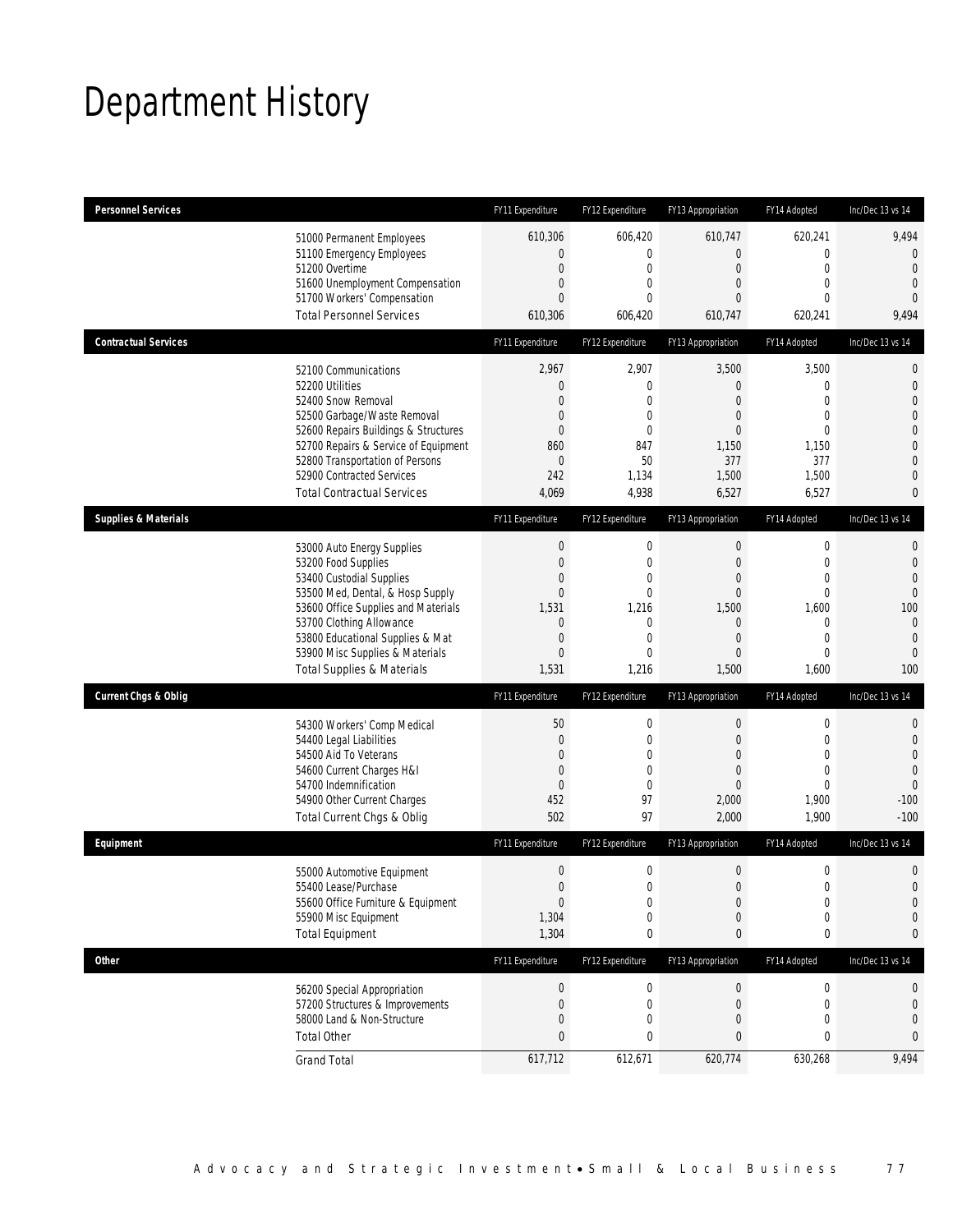# Department Personnel

| Title                                                      | Union<br>Code                 | Grade                 | Position             | FY14 Salary                  | Title                                                                 | Union<br>Code                             | Grade          | Position             | FY14 Salary                |
|------------------------------------------------------------|-------------------------------|-----------------------|----------------------|------------------------------|-----------------------------------------------------------------------|-------------------------------------------|----------------|----------------------|----------------------------|
| Admin Assistant<br><b>Exec Assistant</b><br>Office Manager | SU <sub>4</sub><br>CDH<br>SU4 | 16<br><b>NG</b><br>16 | 2.00<br>1.00<br>1.00 | 128,937<br>104,598<br>50,324 | Prin Admin Assistant<br>Prin Admin Assistant<br>Prin Research Analyst | SE <sub>1</sub><br>EXM<br>SE <sub>1</sub> | 08<br>08<br>06 | 1.00<br>1.00<br>1.00 | 90,810<br>89,468<br>75,615 |
|                                                            |                               |                       |                      |                              | Sr Adm Analyst                                                        | SE <sub>1</sub>                           | 06             | 1.00                 | 75,615                     |
|                                                            |                               |                       |                      |                              | <b>Total</b>                                                          |                                           |                | 8                    | 615,366                    |
|                                                            |                               |                       |                      |                              | <b>Adjustments</b>                                                    |                                           |                |                      |                            |
|                                                            |                               |                       |                      |                              | <b>Differential Payments</b>                                          |                                           |                |                      | $\overline{0}$             |
|                                                            |                               |                       |                      |                              | Other                                                                 |                                           |                |                      | 4,875                      |
|                                                            |                               |                       |                      |                              | Chargebacks                                                           |                                           |                |                      | $\mathbf 0$                |
|                                                            |                               |                       |                      |                              | <b>Salary Savings</b>                                                 |                                           |                |                      | $\mathbf 0$                |
|                                                            |                               |                       |                      |                              | <b>FY14 Total Request</b>                                             |                                           |                |                      | 620,241                    |